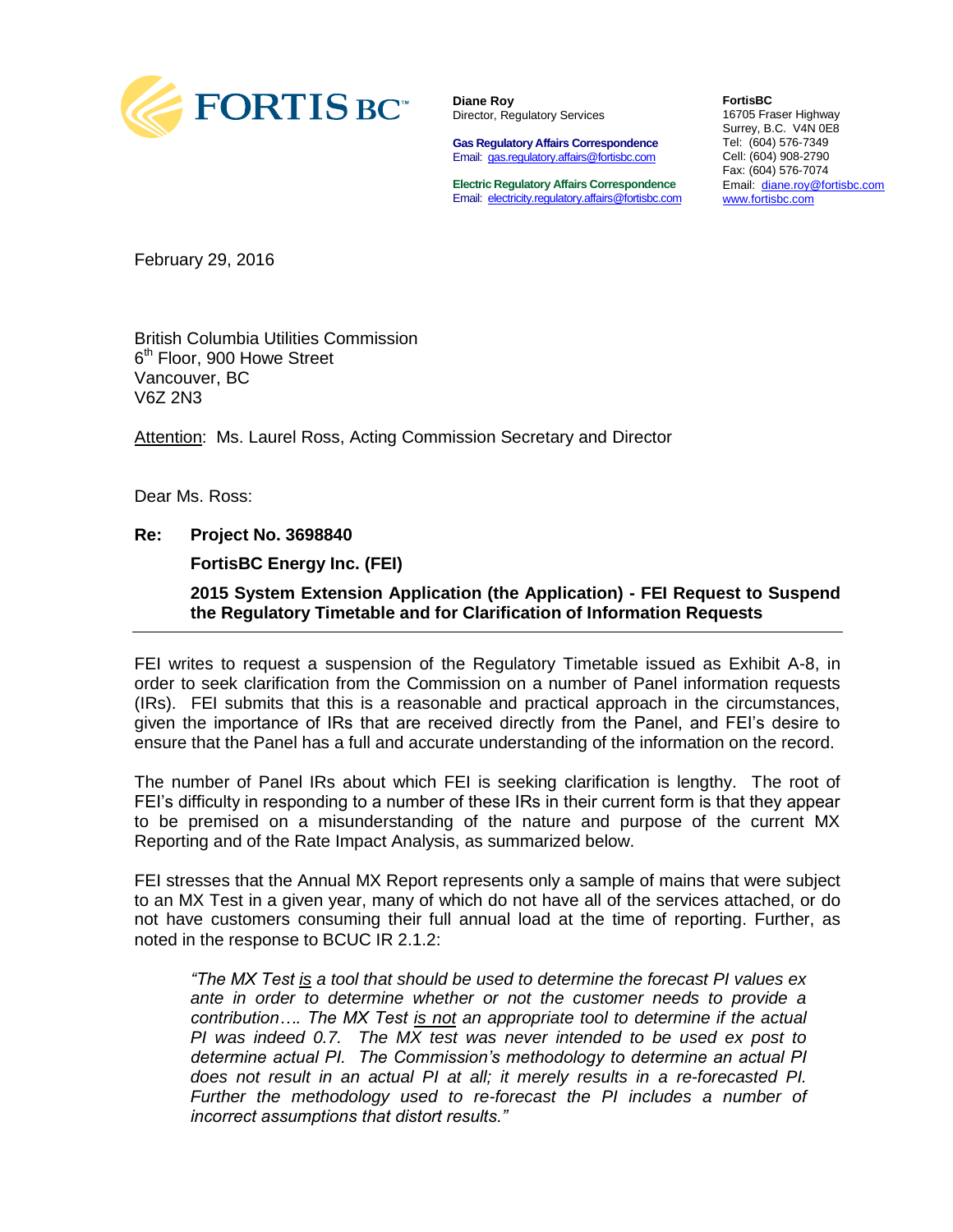

February 29, 2016 British Columbia Utilities Commission FEI 2015 System Extension Application – FEI Request to Suspend the Regulatory Timetable and for Clarification of Information Requests Page 2

By contrast, the Rate Impact Analysis is intended to compare the actual costs to attach customers and the actual revenues from those customers over a certain period and at a given point in time. As noted in the response to BCUC IR 2.1.2, "[t]he Rate Impact methodology benefits from the use of actual data to assess performance versus the current re-forecasting methodology." While a true evaluation of the performance of a main can only be performed at the end of the useful life of a main, the Rate Impact Analysis is a reasonable tool to perform a point in time calculation to compare the costs and revenues of attachments over a certain period. It is therefore not possible to compare the results provided in the MX Report (or any modification of the MX Report) to that of the Rate Impact Analysis, as is contemplated in the Panel IRs.

Attachment 1 is a list of all Panel IRs, detailing those to which FEI can respond, those to which it cannot respond, and those which require further clarification. The listing indicates that FEI cannot respond to the following Panel IRs as written: 7.1, 7.2, 8.2, 8.3, 11.13, 12.3, 13.10, 13.11, 16.1, 16.2, 16.2.1; and seeks further clarification for the following Panel IRs: 2.2, 2.3, 2.4, 4.1, 4.1.1, 6.1, 6.1.1, 6.1.2, 8.4, 14.2.1. FEI can advise that it would require an extension of time in any event, even for those IRs which FEI can address without clarification due to resource constraints and timing conflicts for FEI staff and counsel during the March 10 through 31 period due in part to other ongoing regulatory proceedings.

FEI respectfully requests that the Commission Panel review Attachment 1 and provide further guidance. FEI submits that the most efficient means of dealing with these matters is for the Commission Panel to convene an informal technical workshop or meeting with FEI, the Panel, Commission staff and any intervener that wishes to attend. Direct, face-to-face communication with the Panel would provide a direct means for FEI to understand what the Panel is seeking to identify, to ensure that everyone is proceeding on the same factual basis, and to determine whether there are less labour intensive means of providing the desired information. This proposed approach is similar in many ways to the consultation process that led up to the filing, which resulted in significant progress and understanding among the parties and Commission staff. FEI expects the same approach would be of significant benefit to the Panel and be much more efficient than an iterative back and forth exchange in writing.

Once FEI has received a response from the Commission, FEI will be in a position to provide a proposal for a technical workshop, the timing of its response to Panel IRs, and for submissions in consideration of timing conflicts with other ongoing proceedings.

If further information is required, please contact Brent Graham at 604-592-7857.

Sincerely,

**FORTISBC ENERGY INC.** 

#### *Original signed:*

Diane Roy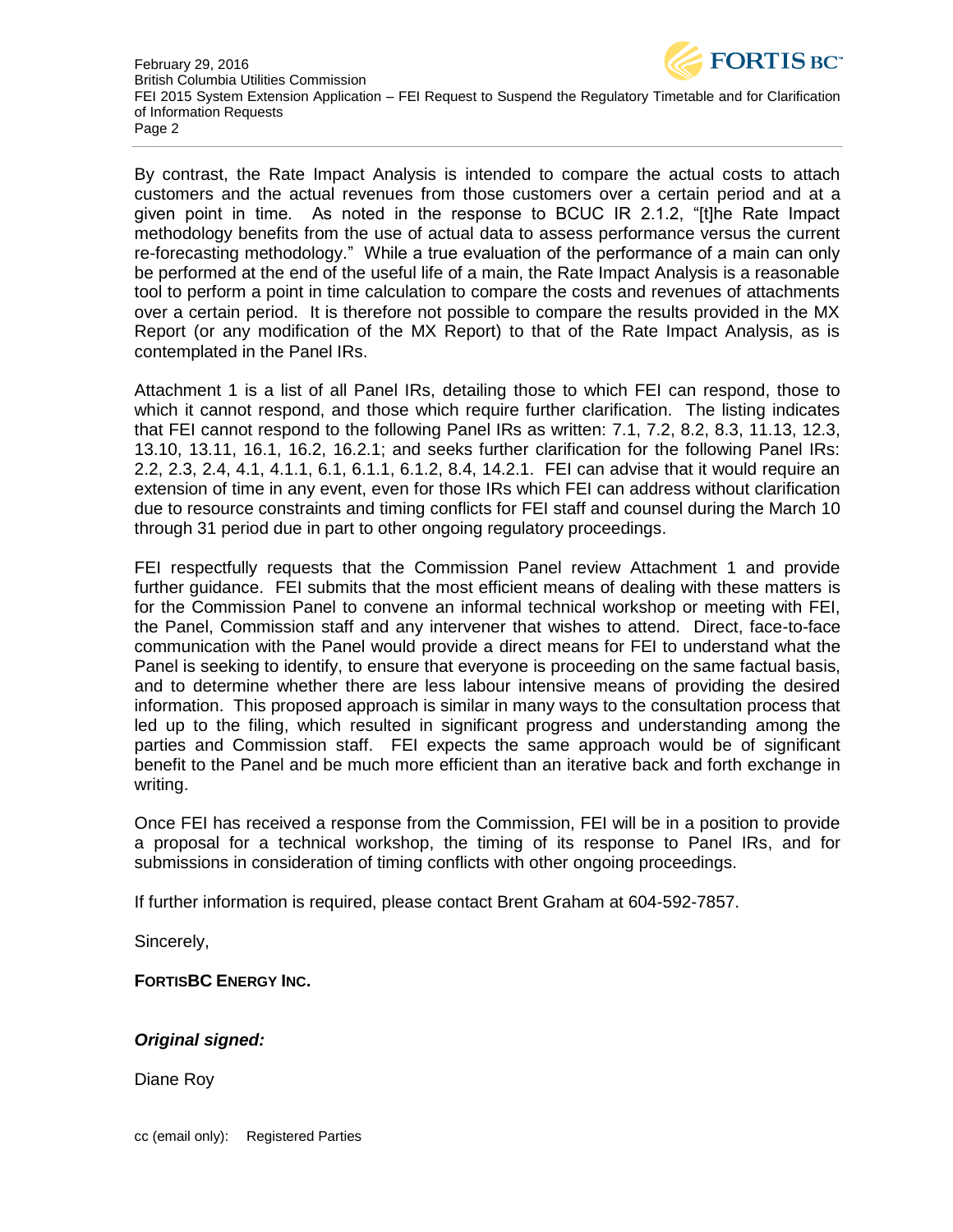| <b>Ref</b> | <b>Question</b>                                                                                                                                                                                                                                                        | <b>Status</b>                                                                       | <b>Explanation</b>                                                                                                                                                                                                                                                                                                                                                                                                                                                                                                                                                                                                                                                                                                                                                                                                                                                                                                                                                                        |
|------------|------------------------------------------------------------------------------------------------------------------------------------------------------------------------------------------------------------------------------------------------------------------------|-------------------------------------------------------------------------------------|-------------------------------------------------------------------------------------------------------------------------------------------------------------------------------------------------------------------------------------------------------------------------------------------------------------------------------------------------------------------------------------------------------------------------------------------------------------------------------------------------------------------------------------------------------------------------------------------------------------------------------------------------------------------------------------------------------------------------------------------------------------------------------------------------------------------------------------------------------------------------------------------------------------------------------------------------------------------------------------------|
| 1.1        | Is the cost of installing meter and regulators included in the 2008-<br>2014 Rate Impact Growth Amount?                                                                                                                                                                | Can respond,<br>but the<br>information<br>requested is<br>already on<br>the record. | As stated on page 24 of Appendix A which included the Rate<br>Impact Analysis "In order to determine the added costs<br>associated with new customers, we included the costs<br>associated with meters/regulators, services and mains for<br>new customers as well as costs associated with Standing job<br>orders and internal costs." Also in Appendix A, page 27 Row<br>A of the Rate Impact Study titled "2008-2014<br>Meters/Regulators" provides a value of \$16,026,762 for the<br>period of 2008-2014 and indicates the Company has<br>included the costs of meters and regulators in the Rate<br>Impact Analysis. In the Company's response to BCUC IR<br>1.37.1 the Company included a table which indicates the<br>cost of Meters and Regulators have been included in the<br>Rate Impact Study. BCUC IR 1.37.1 also includes an updated<br>Rate Impact Analysis Table attached as an excel<br>spreadsheet, which also contains Row A titled "2008-2014<br>Meters/Regulators". |
| 1.1.1      | If not, please explain why not. Please also provide the growth<br>capital cost of installing meter and regulators for the 2008-2014<br>period and rerun the Rate Impact Analysis including the cost of<br>installing meters and regulators and comment on the results. | $N/A$ as is<br>confirmed.                                                           |                                                                                                                                                                                                                                                                                                                                                                                                                                                                                                                                                                                                                                                                                                                                                                                                                                                                                                                                                                                           |
| 2.1        | Please reconcile FEI's response to BCUC IR 2.30.4 to the PBR<br>statement and the allocation of System Improvement costs in the<br>MX test.                                                                                                                            | Can respond.                                                                        |                                                                                                                                                                                                                                                                                                                                                                                                                                                                                                                                                                                                                                                                                                                                                                                                                                                                                                                                                                                           |
| 2.2        | Please complete the following tables for 2008-2013 by year. Please<br>also include fully functional electronic spreadsheets showing the<br>calculations and provide all assumptions.                                                                                   | Clarification<br>required.                                                          | FEI can calculate the amounts in the tables provided in 2.2<br>which takes actual sustainment/other capital for each of the<br>six years and multiplies it by either the customer growth                                                                                                                                                                                                                                                                                                                                                                                                                                                                                                                                                                                                                                                                                                                                                                                                  |
| 2.3        | Please add customer growth sustainment and other capital at 100<br>percent into the Rate Impact Analysis and comment on the results.<br>Please also include a fully functional electronic spreadsheet showing<br>the calculations.                                     |                                                                                     | percentage or 1/2 of the customer growth percentage.<br>FEI seeks clarification that the request is to replace the<br>actual customer growth for those years in the Rate Impact<br>Analysis with the calculated amounts from 2.2. Since there                                                                                                                                                                                                                                                                                                                                                                                                                                                                                                                                                                                                                                                                                                                                             |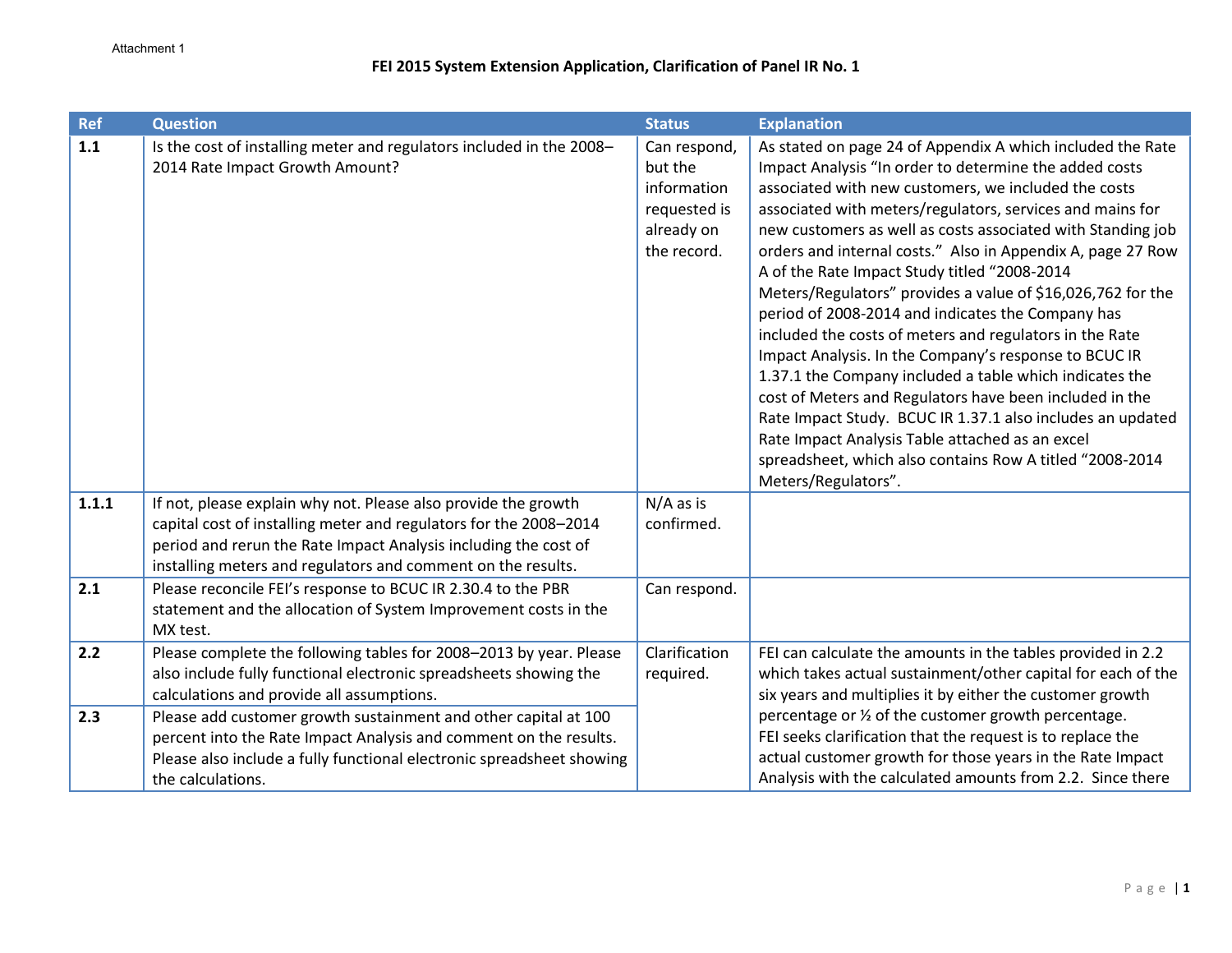| <b>Ref</b> | <b>Question</b>                                                                                                                                                                                                                   | <b>Status</b> | <b>Explanation</b>                                                                                                                                                                                                                                                                                                                                                                                                                                                                                                                                                 |
|------------|-----------------------------------------------------------------------------------------------------------------------------------------------------------------------------------------------------------------------------------|---------------|--------------------------------------------------------------------------------------------------------------------------------------------------------------------------------------------------------------------------------------------------------------------------------------------------------------------------------------------------------------------------------------------------------------------------------------------------------------------------------------------------------------------------------------------------------------------|
| 2.4        | Please add customer growth sustainment and other capital at 50<br>percent into the Rate Impact Analysis and comment on the results.<br>Please also include a fully functional electronic spreadsheet showing<br>the calculations. |               | is no correlation between customer growth in a specific year<br>and any sustainment/other capital that may eventually<br>result from that growth many years later, no reliance should<br>be placed on an analysis that attempts to correlate current<br>customer growth with future sustainment/other capital<br>amounts in a specific year. FEI does not understand the<br>purpose of the request and seeks clarification of the<br>purpose, so that FEI may propose alternate data to better<br>inform the Commission Panel and address the specific<br>concern. |
| 3.1        | Please explain why the 2014-2019 PBR methodology (one-half of                                                                                                                                                                     | Can respond.  |                                                                                                                                                                                                                                                                                                                                                                                                                                                                                                                                                                    |
|            | the annual rate of growth in customers ) is appropriate for                                                                                                                                                                       |               |                                                                                                                                                                                                                                                                                                                                                                                                                                                                                                                                                                    |
|            | estimating 2008-2014 growth O&M, given that the 2014-2019 PBR                                                                                                                                                                     |               |                                                                                                                                                                                                                                                                                                                                                                                                                                                                                                                                                                    |
| 3.2        | methodology only applies to one year in the 2008-2014 timeframe.                                                                                                                                                                  |               |                                                                                                                                                                                                                                                                                                                                                                                                                                                                                                                                                                    |
|            | Please update the Rate Impact Analysis by increasing O&M by 100<br>percent of the annual rate of growth in customers (i.e. the 2008-                                                                                              | Can respond.  |                                                                                                                                                                                                                                                                                                                                                                                                                                                                                                                                                                    |
|            | 2009 TGI PBR methodology). Please also include a fully functional                                                                                                                                                                 |               |                                                                                                                                                                                                                                                                                                                                                                                                                                                                                                                                                                    |
|            | electronic spreadsheet showing the calculations and please discuss                                                                                                                                                                |               |                                                                                                                                                                                                                                                                                                                                                                                                                                                                                                                                                                    |
|            | the results.                                                                                                                                                                                                                      |               |                                                                                                                                                                                                                                                                                                                                                                                                                                                                                                                                                                    |
| 3.3        | Please confirm that that table above includes AFUDC and capitalized                                                                                                                                                               | Can respond.  |                                                                                                                                                                                                                                                                                                                                                                                                                                                                                                                                                                    |
|            | overhead. If not, please update the table to include AFUCD and                                                                                                                                                                    |               |                                                                                                                                                                                                                                                                                                                                                                                                                                                                                                                                                                    |
|            | capitalized overhead and recalculate the Rate Impact Analysis.                                                                                                                                                                    |               |                                                                                                                                                                                                                                                                                                                                                                                                                                                                                                                                                                    |
| 3.4        | Please explain the difference between the 2008 FEI (Combined)                                                                                                                                                                     | Can respond.  |                                                                                                                                                                                                                                                                                                                                                                                                                                                                                                                                                                    |
|            | Growth Capital (less Fort Nelson) of \$46.4 million provided in                                                                                                                                                                   |               |                                                                                                                                                                                                                                                                                                                                                                                                                                                                                                                                                                    |
|            | Appendix A and the 2008 Rate Impact Growth Amount of \$36.3                                                                                                                                                                       |               |                                                                                                                                                                                                                                                                                                                                                                                                                                                                                                                                                                    |
|            | million provided by FEI in the table above.                                                                                                                                                                                       |               |                                                                                                                                                                                                                                                                                                                                                                                                                                                                                                                                                                    |
| 4.1        | The above example represents a new gross addition but a zero net                                                                                                                                                                  | Clarification | As described in the response to BCUC IR 2.5.3, gross and net                                                                                                                                                                                                                                                                                                                                                                                                                                                                                                       |
|            | customer addition. Do the 85,348 growth customers for the 2008-                                                                                                                                                                   | required.     | customer additions are two different concepts. The<br>difference between the two is the customers that are                                                                                                                                                                                                                                                                                                                                                                                                                                                         |
|            | 2014 timeframe represent gross or net customer additions? Please                                                                                                                                                                  |               |                                                                                                                                                                                                                                                                                                                                                                                                                                                                                                                                                                    |
|            | explain.                                                                                                                                                                                                                          |               | disconnected from the system. The capital for disconnected                                                                                                                                                                                                                                                                                                                                                                                                                                                                                                         |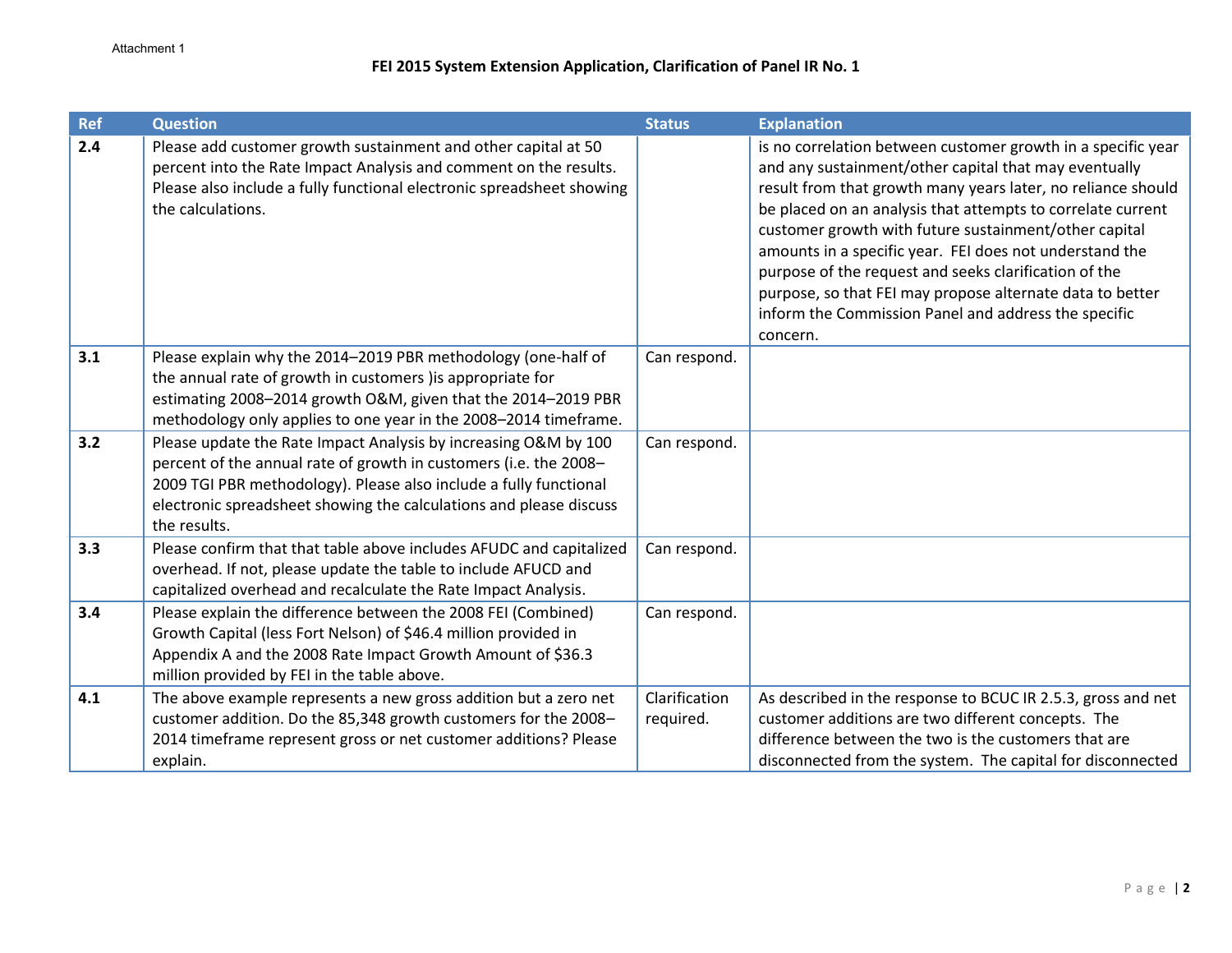| <b>Ref</b> | <b>Question</b>                                                                                                                                                                                                                                                                                             | <b>Status</b>                                                         | <b>Explanation</b>                                                                                                                                                                                                                                                                                                                                                                                              |
|------------|-------------------------------------------------------------------------------------------------------------------------------------------------------------------------------------------------------------------------------------------------------------------------------------------------------------|-----------------------------------------------------------------------|-----------------------------------------------------------------------------------------------------------------------------------------------------------------------------------------------------------------------------------------------------------------------------------------------------------------------------------------------------------------------------------------------------------------|
| 4.1.1      | If it was gross, provide the net additions for 2008-2014 and please<br>update the Rate Impact Analysis.                                                                                                                                                                                                     |                                                                       | customers is not part of the MX Test or the SLCA, which is<br>why gross additions are used in the Rate Impact Analysis.<br>No reliance should be placed on an analysis that correlates<br>net customer additions with customer growth capital. With<br>this clarification, can the Commission Panel confirm whether<br>it still requires FEI to re-run the Rate Impact Analysis with<br>net customer additions. |
| 5.1        | How was the average use for each rate class calculated? Please<br>state whether the average use for each rate class was developed<br>based on: (i) a forecast average use; (ii) the actual average use; or<br>(iii) a combination of forecast and actual average use data. Please<br>explain your response. | Can respond,<br>but the<br>information<br>on the record<br>makes them | FEI can confirm that it did use actual average use rates. This<br>has been described in the Application Appendix A and in the<br>excel attachment to BCUC 2.30.5 which is referenced in the<br>preamble to this question and which shows the calculation<br>of the average use-per-customer for 2008 to 2014 (the                                                                                               |
| 5.2        | Please confirm, or otherwise explain, that FEI used only the actual<br>billed consumption for each of the 85,348 new customers from the<br>years 2008 to 2014 to calculate the average use by rate class and<br>region and then system-wide weighted average use of 134 GJ.                                 | moot.                                                                 | annual average for customers in each rate class and region<br>was calculated by taking the total consumption over the<br>period of 2008 to 2014 divided by the total customers for<br>the same period).                                                                                                                                                                                                         |
| 5.3        | Please provide an explanation, with calculations, showing how the<br>average use-per-customer figures for each of the years from 2008 to<br>2014 were used to calculate the average use figure of 85 GJ for the<br>Lower Mainland residential rate class (LMLR1) as shown in BCUC<br>2.30.5 Attachment.     |                                                                       | With this confirmation, all of the questions in this series are<br>$N/A$ .                                                                                                                                                                                                                                                                                                                                      |
| 5.3.1      | Was the methodology provided in response to the question above<br>used to calculate the average use figures for each of the residential<br>and commercial rate classes listed for each region shown in BCUC<br>2.30.5 Attachment?                                                                           |                                                                       |                                                                                                                                                                                                                                                                                                                                                                                                                 |
| 5.3.1.1    | If not, please explain, using calculations, how the average use figure<br>was obtained for each residential and commercial rate class in each<br>region listed in BCUC 2.30.5 Attachment.                                                                                                                   |                                                                       |                                                                                                                                                                                                                                                                                                                                                                                                                 |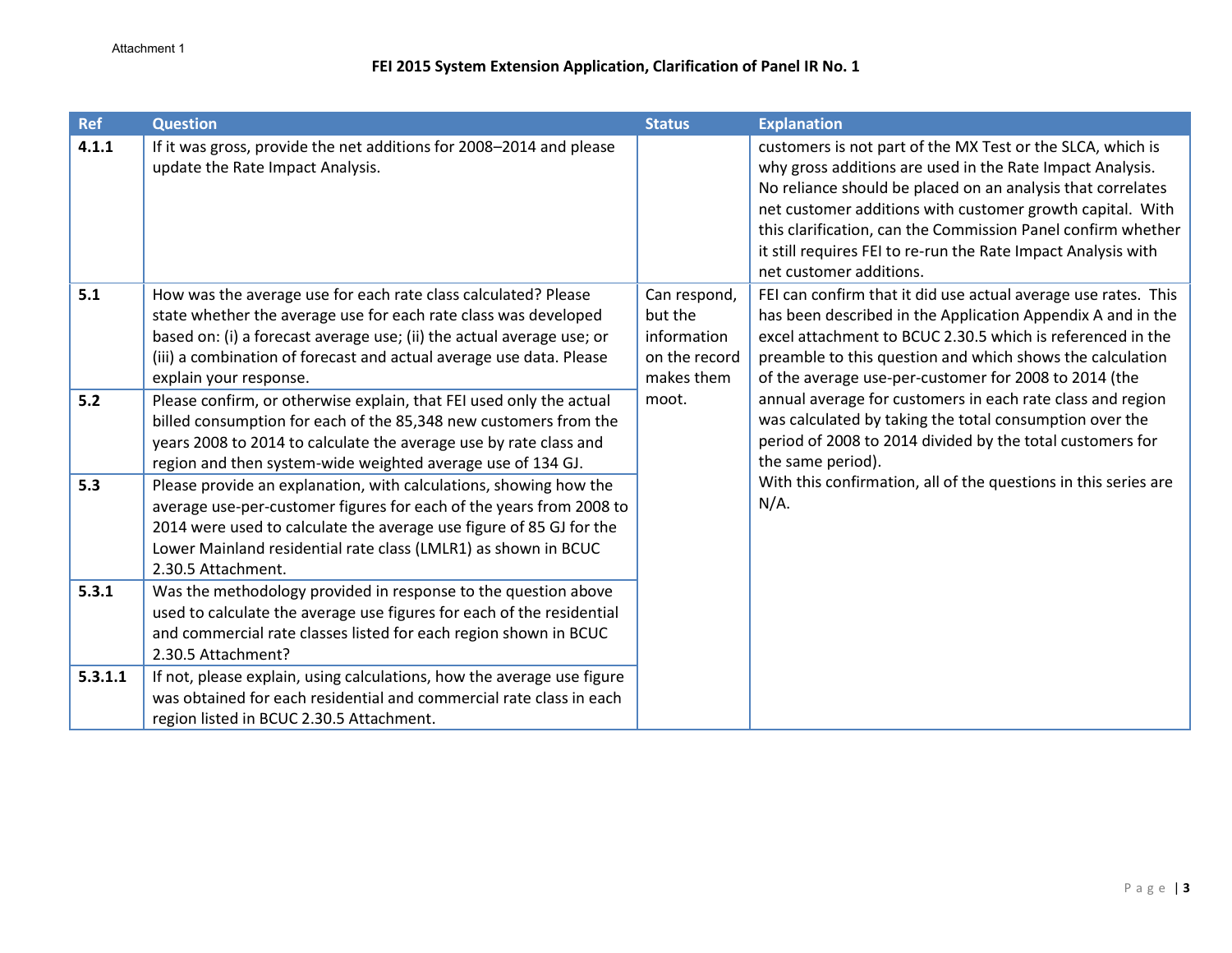| <b>Ref</b> | <b>Question</b>                                                                                                                     | <b>Status</b> | <b>Explanation</b>                                                                                  |
|------------|-------------------------------------------------------------------------------------------------------------------------------------|---------------|-----------------------------------------------------------------------------------------------------|
| 6.1        | If feasible, please produce a rate impact analysis using a system-                                                                  | Clarification | FEI's Rate Impact Analysis already is a system-wide average                                         |
|            | wide weighted average use based on the actual annual billed                                                                         | Required.     | use based on actual annual billed consumption of the                                                |
|            | consumption of the population of 85,348 new customers added                                                                         |               | population of 85,348 new customers added during the                                                 |
|            | during the period 2008 to 2014. Please include with your response:                                                                  |               | period from 2008 to 2014.                                                                           |
|            | An updated version of the spreadsheet provided in<br>i.                                                                             |               | However, FEI is not able to produce the updated                                                     |
|            | response to BCUC IR 1.37.1.                                                                                                         |               | spreadsheet as requested because the spreadsheet asks for                                           |
|            | ii.<br>A completed version of attached Excel spreadsheet "(1)                                                                       |               | the data by gas year (which FEI does not have).                                                     |
|            | Act. Av. Use by year, class." Your response should                                                                                  |               | If the requirement to produce information by gas year is                                            |
|            | highlight for each of the years, the cumulative number                                                                              |               | instead changed to calendar year, then FEI can produce the                                          |
|            | of new customers since the beginning of the rate impact                                                                             |               | information but it will entail a request for an extraction of                                       |
|            | analysis period and their actual billed consumption for                                                                             |               | data from its contractor (with an associated cost) and a                                            |
|            | each rate class and culminate in the calculation of the                                                                             |               | further three weeks of internal time to complete the request                                        |
|            | system-wide weighted average use based on actual                                                                                    |               | for each rate class for each year.<br>FEI's further concern with the requested data is that it asks |
|            | annual consumption of only the (85,348) new<br>customers.                                                                           |               | for an annual average and then an average of an average.                                            |
| 6.1.1      | If not feasible, please explain why.                                                                                                |               | This is not a valid methodology to employ as explained in                                           |
| 6.1.2      |                                                                                                                                     |               | numerous articles including the one at                                                              |
|            | If not feasible, please assume that the FEI and FEVI 2009 main<br>extension aggregate samples are representative of the population, |               | http://www.incontext.indiana.edu/2013/mar-                                                          |
|            | and also representative of each of the years 2008 to 2014 and,                                                                      |               | apr/article3.asp.                                                                                   |
|            | based on this assumption, please produce a rate impact analysis                                                                     |               | Finally, since the only impact of the additional information                                        |
|            | using a system-wide weighted average use based on the actual use-                                                                   |               | will be to replace average data with an updated average of                                          |
|            | per-customer data for both FEI and FEVI 2009 main extension                                                                         |               | averages (which will include minor changes from the original                                        |
|            | aggregate samples. Please include updated versions of the                                                                           |               | data due to billing adjustments and also additional                                                 |
|            | spreadsheets provided in response to BCUC IR 1.37.1 and BCUC IR                                                                     |               | consumption for the customers that have connected), the                                             |
|            | 2.30.5 with your response. Please state any further assumptions                                                                     |               | result of the update is not expected to have any material                                           |
|            | made.                                                                                                                               |               | impact on the Rate Impact Analysis since the input used is                                          |
|            |                                                                                                                                     |               | already a system-wide average as described above.                                                   |
|            |                                                                                                                                     |               | With this additional information provided, FEI requests                                             |
|            |                                                                                                                                     |               | clarification of whether the Commission Panel would still                                           |
|            |                                                                                                                                     |               | like FEI to proceed with this request.                                                              |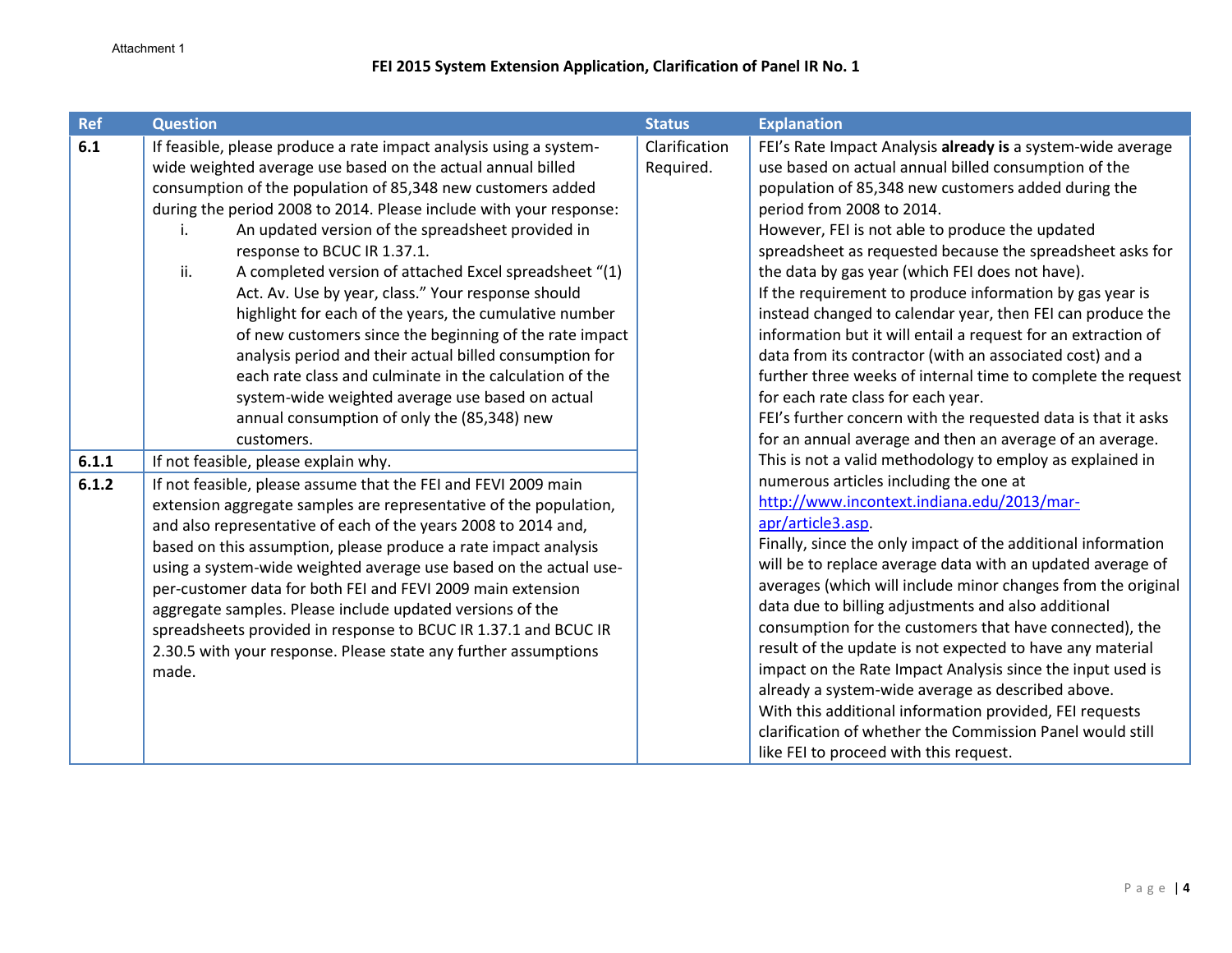| <b>Ref</b> | <b>Question</b>                                                                                                                                                                                                                                                              | <b>Status</b>      | <b>Explanation</b>                                                          |
|------------|------------------------------------------------------------------------------------------------------------------------------------------------------------------------------------------------------------------------------------------------------------------------------|--------------------|-----------------------------------------------------------------------------|
| 6.2        | Please prepare a rate impact analysis, including updated versions of<br>BCUC 2.30.5 Attachment, for the two scenarios listed below. Please<br>include updated versions of the spreadsheets provided in response<br>to BCUC IR 1.37.1 and BCUC IR 2.30.5 with your responses. | Can respond        |                                                                             |
| 6.2.1      | Average use figures for residential and commercial rate classes for<br>each region are 10 percent lower than those provided in BCUC<br>2.30.5 Attachment; and                                                                                                                |                    |                                                                             |
| 6.2.2      | Average use figures for residential and commercial rate classes for<br>each region are 20 percent lower than those provided in BCUC<br>2.30.5 Attachment.                                                                                                                    |                    |                                                                             |
| 7.1        | Please complete Table 1, or otherwise explain, by placing the<br>appropriate figures in the highlighted cells in Rows 7, 10 and 12.                                                                                                                                          | Cannot<br>respond. | FEI does not have data for "Mainland"; only for FEI and FEVI<br>as a whole. |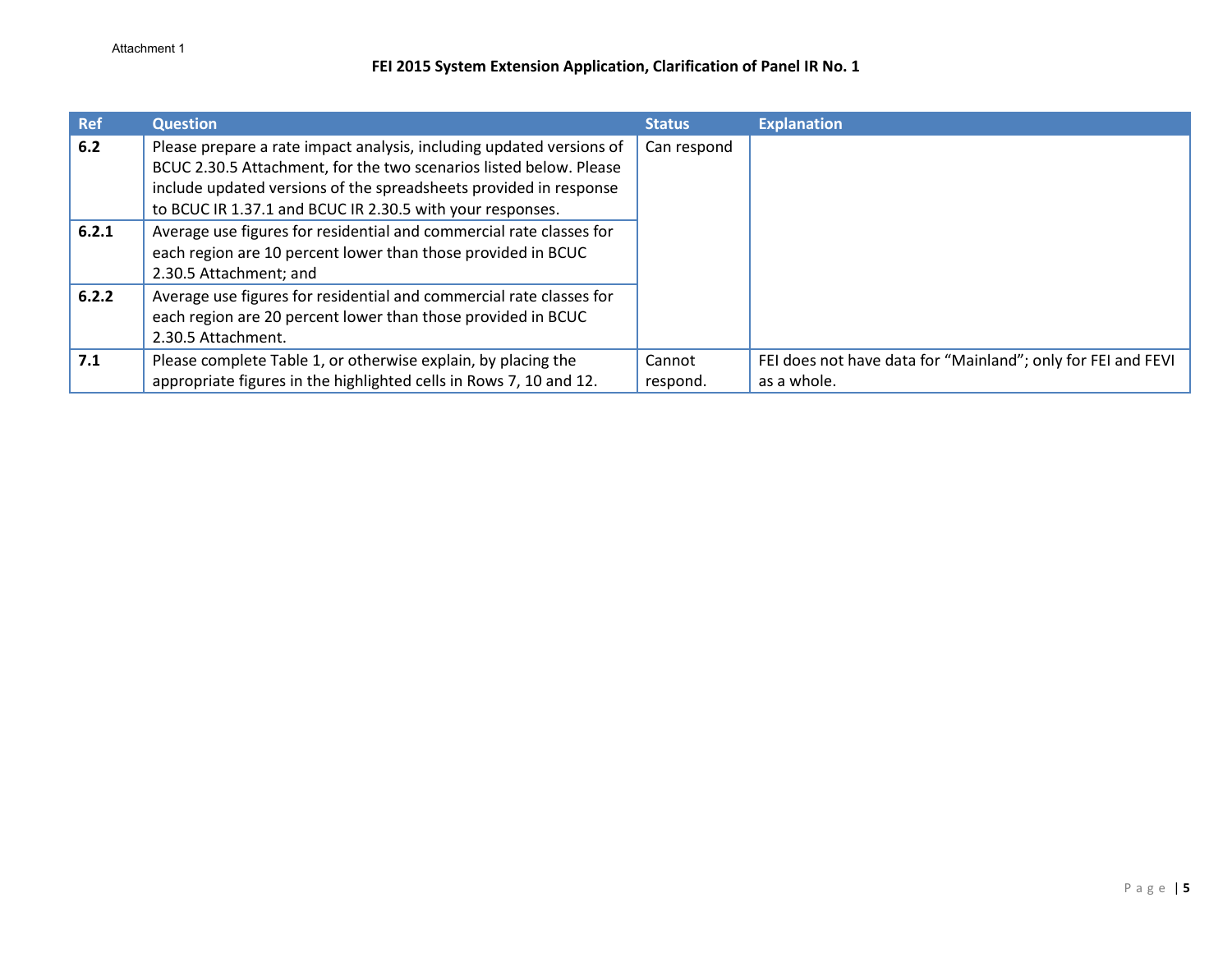| <b>Ref</b> | <b>Question</b>                                                                                                                                                                                                                                                               | <b>Status</b>      | <b>Explanation</b>                                                                                                                                                                                                                                                                                                                                                                                                                                                                                                                                                                                                                                                                                                                                                                                                                                                                                                                                                                                                                                                                                                                                                                                                                                        |
|------------|-------------------------------------------------------------------------------------------------------------------------------------------------------------------------------------------------------------------------------------------------------------------------------|--------------------|-----------------------------------------------------------------------------------------------------------------------------------------------------------------------------------------------------------------------------------------------------------------------------------------------------------------------------------------------------------------------------------------------------------------------------------------------------------------------------------------------------------------------------------------------------------------------------------------------------------------------------------------------------------------------------------------------------------------------------------------------------------------------------------------------------------------------------------------------------------------------------------------------------------------------------------------------------------------------------------------------------------------------------------------------------------------------------------------------------------------------------------------------------------------------------------------------------------------------------------------------------------|
| $7.2$      | Please reconcile the figures in Column 2 with the actual use-per-<br>customer figures in Columns 3, 4 and 5 for each of FEI (Row 10) and<br>FEVI (Row 11). Please provide explanations for any differences.                                                                   | Cannot<br>respond. | It will not be possible to reconcile the figures as they are<br>comparing a total population of customer attachments with<br>a sample drawn from completed main extensions that is not<br>(and was never intended to be) representative of the total<br>population of customer attachments. The methodology to<br>determine the sample of mains was set out by the<br>Commission in Order G-152-07.<br>The MX Report samples MX test results for mains completed<br>at the time of reporting and not the number of customers by<br>rate class, year and region which is not known at the time of<br>reporting. Therefore, the aggregate samples in the MX<br>report are not representative of, and have no relation to,<br>the aggregate average use of new customers.<br>Furthermore, a main extension can have anywhere from one<br>customer to hundreds of customers. Although the Company<br>knows the number of completed mains in the MX Report,<br>there is no way of knowing how many customers are<br>actually attached to these mains until the Company has<br>completed the sampling, compiled the forecasted results<br>and conducted a line by line matching to the GIS system in<br>order to determine the number of customers. That number |
|            |                                                                                                                                                                                                                                                                               |                    | will also only represent the number of customers connected<br>as of the current reporting year.                                                                                                                                                                                                                                                                                                                                                                                                                                                                                                                                                                                                                                                                                                                                                                                                                                                                                                                                                                                                                                                                                                                                                           |
| 8.1        | Do the FEI and FEVI aggregate samples for each of the respective<br>gas years included in the 2014 Main Extension Report reflect the<br>population (are representative of the population including use-per-<br>customer) for each of those years? Please explain your answer. | Can respond.       | These are samples which are extracted according to the MX<br>Reporting parameters which have been defined by the<br>Commission, and are not representative of the population,<br>as described in response to BCUC IR 1.3.4 and summarized<br>above. FEI does not rely on the MX Report as being<br>representative of the population nor does it represent a<br>reasonable sample of the population.                                                                                                                                                                                                                                                                                                                                                                                                                                                                                                                                                                                                                                                                                                                                                                                                                                                       |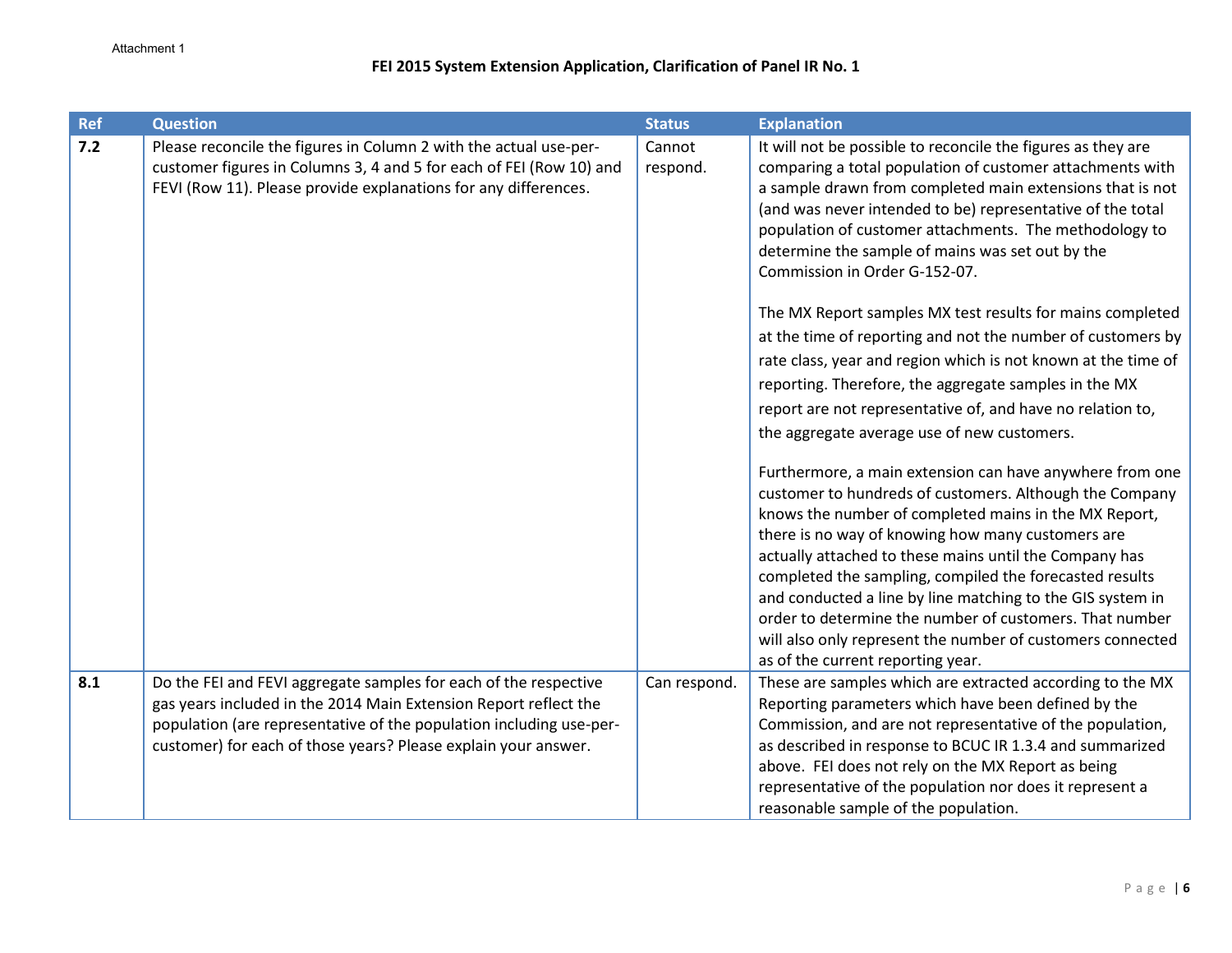| <b>Ref</b> | <b>Question</b>                                                       | <b>Status</b> | <b>Explanation</b>                                             |
|------------|-----------------------------------------------------------------------|---------------|----------------------------------------------------------------|
| 8.2        | Please use the same format to complete separate tables showing        | Cannot        | As stated in response to BCUC IR 2.4.12, FEI is not able to    |
|            | the aggregate sample main extensions data for attachments,            | respond.      | provide rate class information for any years prior to 2012. In |
|            | consumption and use-per-customer for each of the following: (i)       |               | letter L-32-13 the Commission stated:                          |
|            | 2009 Sample Main Extensions; (ii) 2010 Sample Main Extensions;        |               | "The Commission is also satisfied with the data tables         |
|            | and (iii) 2011 Sample Main Extensions for each of FEI and FEVI.       |               | segmented by rate class to include forecast and actual         |
| 8.3        | Please compare and explain any differences between the Rate           |               | results of attachments, consumption, and use per customer      |
|            | Schedule 1 actual figures for 2009, 2010 and 2011 Aggregate           |               | on a go-forward basis beginning in 2012. Therefore, FEI        |
|            | Sample Main Extensions presented in response to the question          |               | cannot complete this request.                                  |
|            | above with each of the FEI and FEVI figures in Column 2 of Table 1 in |               |                                                                |
|            | Panel IR 7.1.                                                         |               |                                                                |
| 8.4        | If the main extension aggregate samples are not representative of     | Clarification | FEI has the same concerns with this request as it has with     |
|            | the population, please show the actual average use-per-customer       | required      | the 6 series                                                   |
|            | for the population of new RS 1 customers added from the years         |               |                                                                |
|            | 2008 to 2014 by completing, to the best of your ability, worksheets   |               |                                                                |
|            | "(1) New RS1 Av. Use Summary" and "(2) New RS1 Av. Use Details"       |               |                                                                |
|            | of the attached Excel spreadsheet. Please provide your response in    |               |                                                                |
|            | a functional Excel spreadsheet and as a hardcopy.                     |               |                                                                |
| 9.1        | Does FEI agree that a rate impact analysis that shows that no         | Can respond.  |                                                                |
|            | increase to existing customer rates due to main extension additions   |               |                                                                |
|            | is equivalent to an actual aggregate profitability index of greater   |               |                                                                |
|            | than 1.0 for the same main extension additions, given all other       |               |                                                                |
|            | parameters remain the same? Please explain your answer.               |               |                                                                |
| 9.2        | Would FEI expect the results of a rate impact analysis covering a     | Can respond.  |                                                                |
|            | specific period of time to directionally produce the same results as  |               |                                                                |
|            | the actual profitability index of the population calculated using the |               |                                                                |
|            | existing main extension test formula over the same time period, if    |               |                                                                |
|            | the same actual figures for new customer additions, use-per-          |               |                                                                |
|            | customer and main extension costs were used? Please explain your      |               |                                                                |
|            | answer.                                                               |               |                                                                |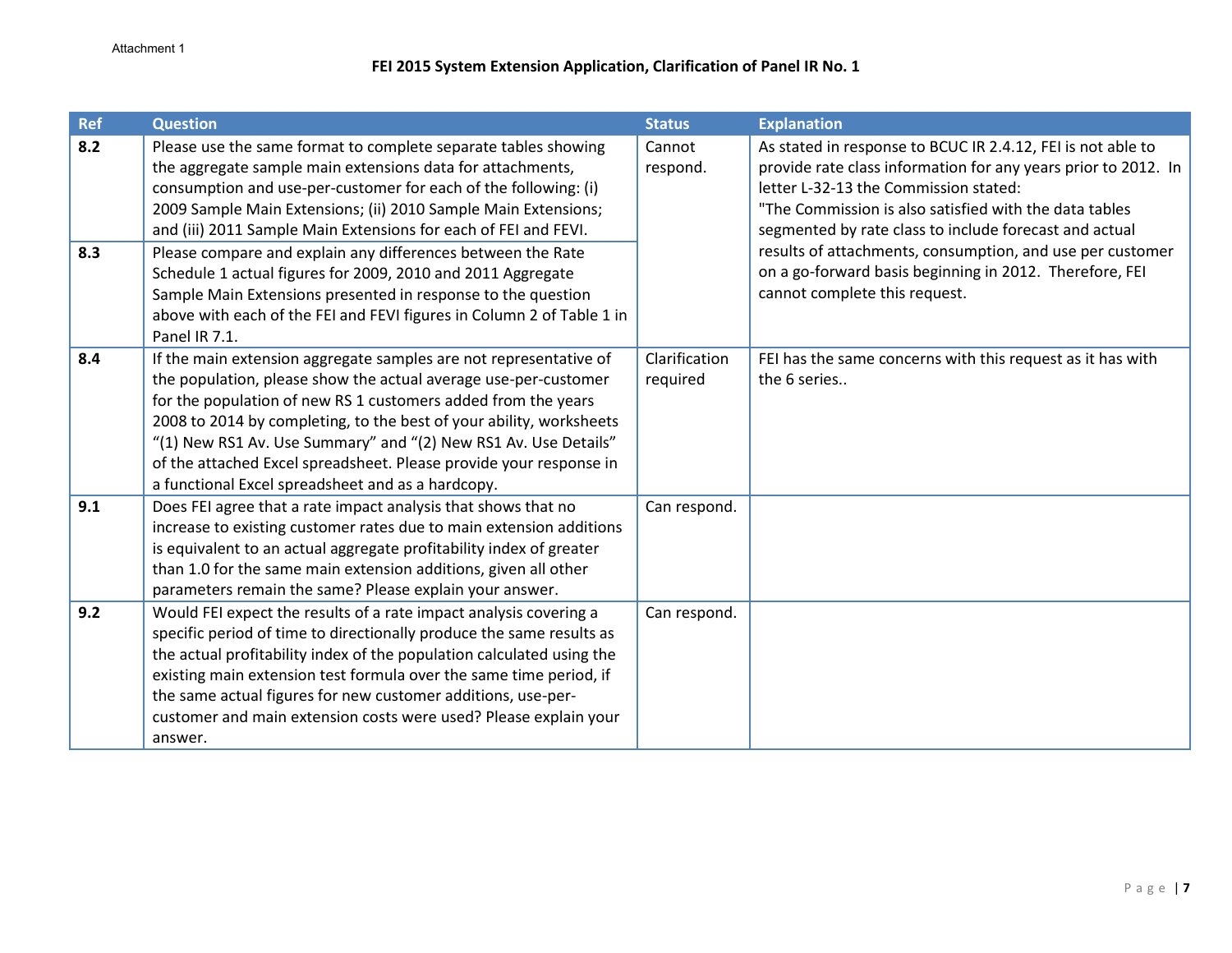| <b>Ref</b> | <b>Question</b>                                                                                                                                                                                                                                                                                                                                                                                                                                              | <b>Status</b>             | <b>Explanation</b>                                                                                         |
|------------|--------------------------------------------------------------------------------------------------------------------------------------------------------------------------------------------------------------------------------------------------------------------------------------------------------------------------------------------------------------------------------------------------------------------------------------------------------------|---------------------------|------------------------------------------------------------------------------------------------------------|
| 10.1       | Please provide a detailed drawing of a typical Rate 1-3 installation<br>showing all the required physical components necessary to provide<br>gas to customers, from and including the main all the way to the<br>customer. Please explain if there are any significant differences<br>between Rate 1-3 installations. Also, if there are other customers to<br>which FEI applies the MX test, please list those other rate schedules<br>and provide drawings | Can respond.              |                                                                                                            |
| 10.1.1     | Please describe and show on these drawings exactly which physical<br>components are included in: the mains cost estimate category, the<br>service cost estimate category and meter cost estimate category in<br>the PI formula.                                                                                                                                                                                                                              | Can respond.              |                                                                                                            |
| 10.1.2     | Please confirm that all physical components necessary to provide<br>gas to customers, from and including the main all the way to the<br>customer, are included in the three categories listed in the PI<br>formula (i.e. mains, services and meter costs).                                                                                                                                                                                                   | Can respond.              |                                                                                                            |
| 10.1.2.1   | If not confirmed, please explain and justify why not and identify the<br>physical components that are missing. For example, where and how<br>are regulators accounted for in the formula?                                                                                                                                                                                                                                                                    | N/A as is<br>confirmed.   |                                                                                                            |
| 10.1.3     | Please also confirm that not only are all the physical components<br>cost estimates included in the three cost estimate categories in the<br>PI formula, but also the cost estimates for all the other cost<br>elements/resources required to install all of these components, for<br>example, labor and contingency.                                                                                                                                        | Can respond.              |                                                                                                            |
| 10.1.3.1   | If not confirmed, please explain and justify why not and list the cost<br>elements/resources that are missing.                                                                                                                                                                                                                                                                                                                                               | $N/A$ as is<br>confirmed. |                                                                                                            |
| 10.2       | Please confirm, or otherwise explain, that FEI allocates contingency<br>for its mains cost estimates, its service cost estimates, and its meter<br>cost estimates.                                                                                                                                                                                                                                                                                           | Can respond.              | Note that FEI includes the components that were set out by<br>the Commission on page 11 of Order G-152-07. |
| 10.2.1     | If confirmed, please provide the amount of contingency and the<br>reason(s) for the amount selected for each category.                                                                                                                                                                                                                                                                                                                                       | Can respond.              |                                                                                                            |
| $11.1$     | Please confirm, otherwise explain, that the 9.5 percent average<br>variance FEI provides in its final argument should be the 12 percent<br>FEI provided in response to BCUC IR 1.1.1.                                                                                                                                                                                                                                                                        | Can respond.              | The response to these questions will be "Confirmed" with<br>the exception of 11.5.                         |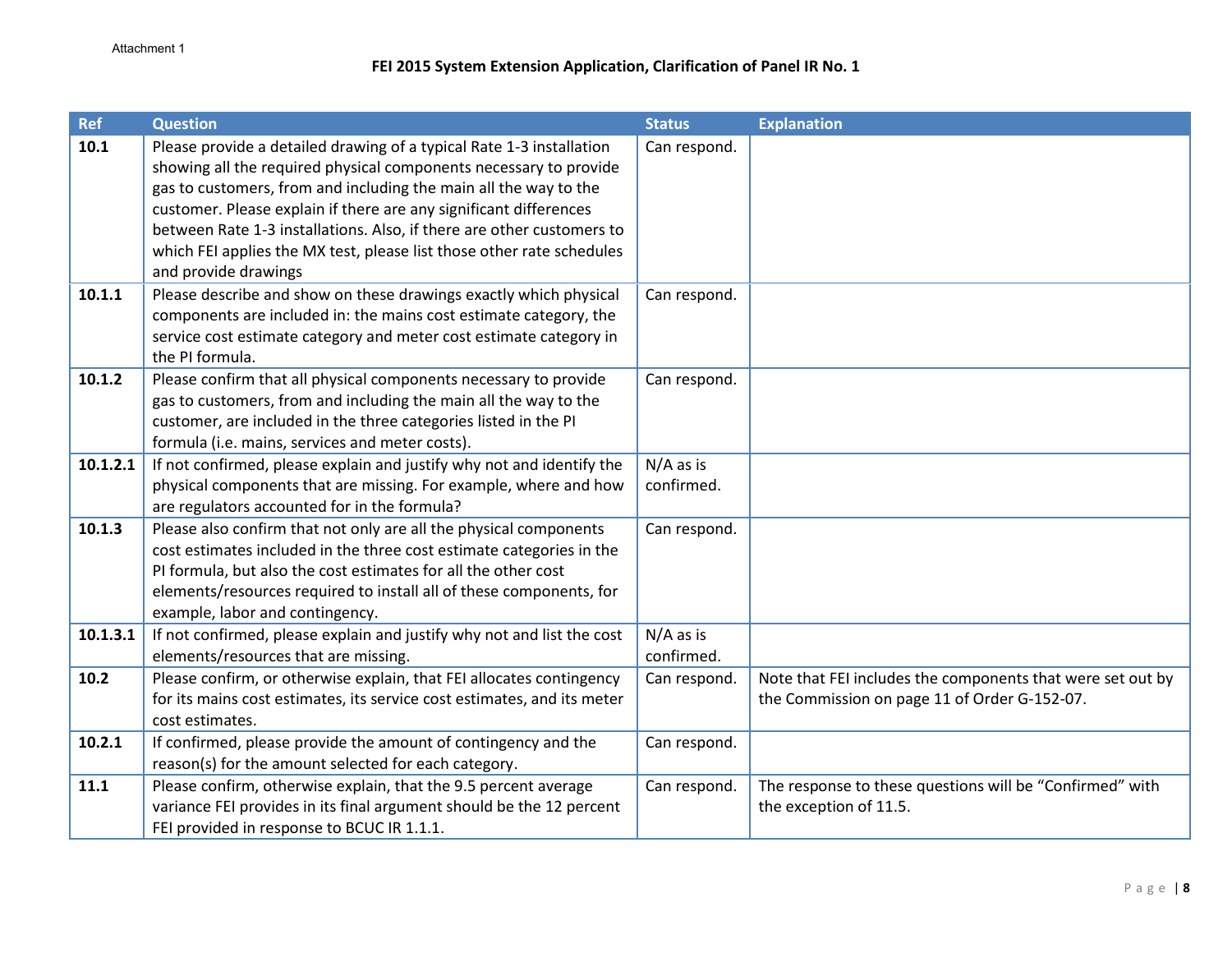| <b>Ref</b> | <b>Question</b>                                                                                                                                                                                                                                                                                                                                                              | <b>Status</b> | <b>Explanation</b> |
|------------|------------------------------------------------------------------------------------------------------------------------------------------------------------------------------------------------------------------------------------------------------------------------------------------------------------------------------------------------------------------------------|---------------|--------------------|
| 11.2       | Please confirm, otherwise explain, that the forecast and actual costs<br>columns in the Revised Table 5-1 above includes all the costs for all<br>three categories; mains, services and meter costs; used in the PI<br>formula.                                                                                                                                              |               |                    |
| 11.2       | Please confirm, otherwise explain, that the columns titled "2. Total<br>Forecast MX Cost Estimates Used in Original MX Tests" and "3. Total<br>Actual Cumulative MX Spend to Date" in the above tables only<br>includes forecast and actual costs associated with the mains<br>category of the PI formula.                                                                   |               |                    |
| 11.4       | Please confirm, otherwise explain, that no mains related costs have<br>been omitted from either of the above tables, be they labour,<br>missing components, or otherwise.                                                                                                                                                                                                    |               |                    |
| 11.4.1     | If not confirmed, please reproduce the above tables with these<br>items.                                                                                                                                                                                                                                                                                                     |               |                    |
| 11.5       | Please confirm, otherwise explain, that the columns titled "2. Total<br>Forecast MX Cost Estimates Used in Original MX Tests" and "3. Total<br>Actual Cumulative Service Line Spend to Date" in the above tables<br>only includes forecast and actual costs associated with the services<br>cost category and does not include the meter cost category of the PI<br>formula. |               |                    |
| 11.5.1     | If confirmed, please reproduce the above tables including meter<br>costs.                                                                                                                                                                                                                                                                                                    |               |                    |
| 11.6       | Please confirm, otherwise explain, that no services related costs nor<br>meter related costs have been omitted from the above tables, be<br>they labor, missing components, or otherwise.                                                                                                                                                                                    |               |                    |
| 11.6.1     | If not confirmed, please reproduce the above tables with these<br>items.                                                                                                                                                                                                                                                                                                     |               |                    |
| 11.7       | Please confirm, otherwise explain, that for FEI, FEI forecasts 685<br>more attachments to 2008, 2009, 2010, 2011, 2012 and 2013 mains,<br>that is 154, 167, 58, 147, 10 and 149 more attachments for each of<br>these main years, respectively.                                                                                                                              |               |                    |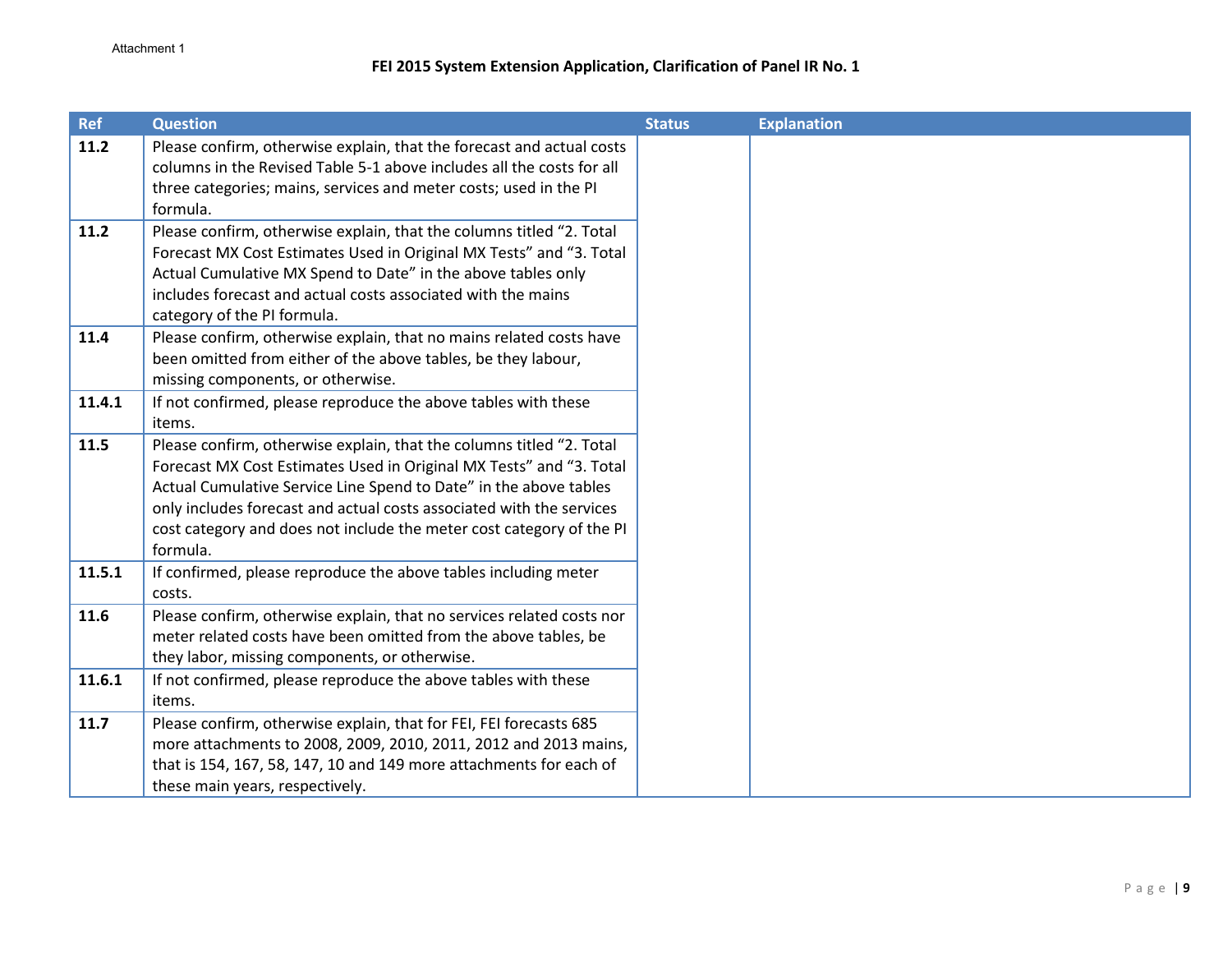| <b>Ref</b> | <b>Question</b>                                                                                                                                                                                                                                                                                                                                                                    | <b>Status</b>      | <b>Explanation</b>                                                                             |
|------------|------------------------------------------------------------------------------------------------------------------------------------------------------------------------------------------------------------------------------------------------------------------------------------------------------------------------------------------------------------------------------------|--------------------|------------------------------------------------------------------------------------------------|
| 11.8       | Please confirm, otherwise explain, that for FEVI, FEI forecasts 632<br>more attachments to 2008, 2009, 2010, 2011, 2012 and 2013 mains,<br>that is 34, 268, 140, 77, 36 and 77 more attachments for each of<br>these main years, respectively.                                                                                                                                     |                    |                                                                                                |
| 11.9       | Please explain how FEI forecasted the number of expected<br>attachments remaining. Does the number of remaining attachments<br>include only those attachments that were forecast in the original<br>main extension test five-year attachment window, or do they also<br>include infill customers that FEI had originally forecast to connect<br>after year five? Please elaborate. | Can respond.       |                                                                                                |
| 11.10      | Please explain why FEI selected \$1000 times the number of<br>expected attachments as the estimated unit cost for the remaining<br>service cost.                                                                                                                                                                                                                                   | Can respond.       |                                                                                                |
| 11.11      | Please list the categories, components and elements/resources<br>included in the \$1000 estimate and compare to the categories,<br>components and elements/resources included in the PI formula.                                                                                                                                                                                   | Can respond.       |                                                                                                |
| 11.12      | Please confirm, otherwise explain, that the \$1000 estimate is a<br>combined rate schedule 1, rate schedule 2, and rate schedule 3<br>average service and meter cost estimate.                                                                                                                                                                                                     | Can respond.       |                                                                                                |
| 11.13      | Please breakdown the number of expected attachments into rate<br>schedule 1, 2 and 3 attachments.                                                                                                                                                                                                                                                                                  | Cannot<br>respond. | As discussed above, there is no breakdown of customers by<br>rate schedule prior to 2012.      |
| 12.1       | Are costs associated with standing jobs and internal costs estimated<br>in the MX test formula? If so, how are they accounted for? If not,<br>why not?                                                                                                                                                                                                                             | Can respond.       |                                                                                                |
| 12.1.1     | Please elaborate on how the standing jobs and internal costs affect<br>the \$2,125 average service line cost.                                                                                                                                                                                                                                                                      | Can respond.       |                                                                                                |
| 12.2       | Please confirm, otherwise explain, that average service line cost and<br>average cost per service are synonymous.                                                                                                                                                                                                                                                                  | Can respond.       |                                                                                                |
| 12.3       | Please provide the formula FEI used to determine the average<br>service line cost of \$2,125 (and the average cost per service, if they<br>are different).                                                                                                                                                                                                                         | Cannot<br>respond. | There is no formula $-$ it is the total of the costs divided by<br>the number of service lines |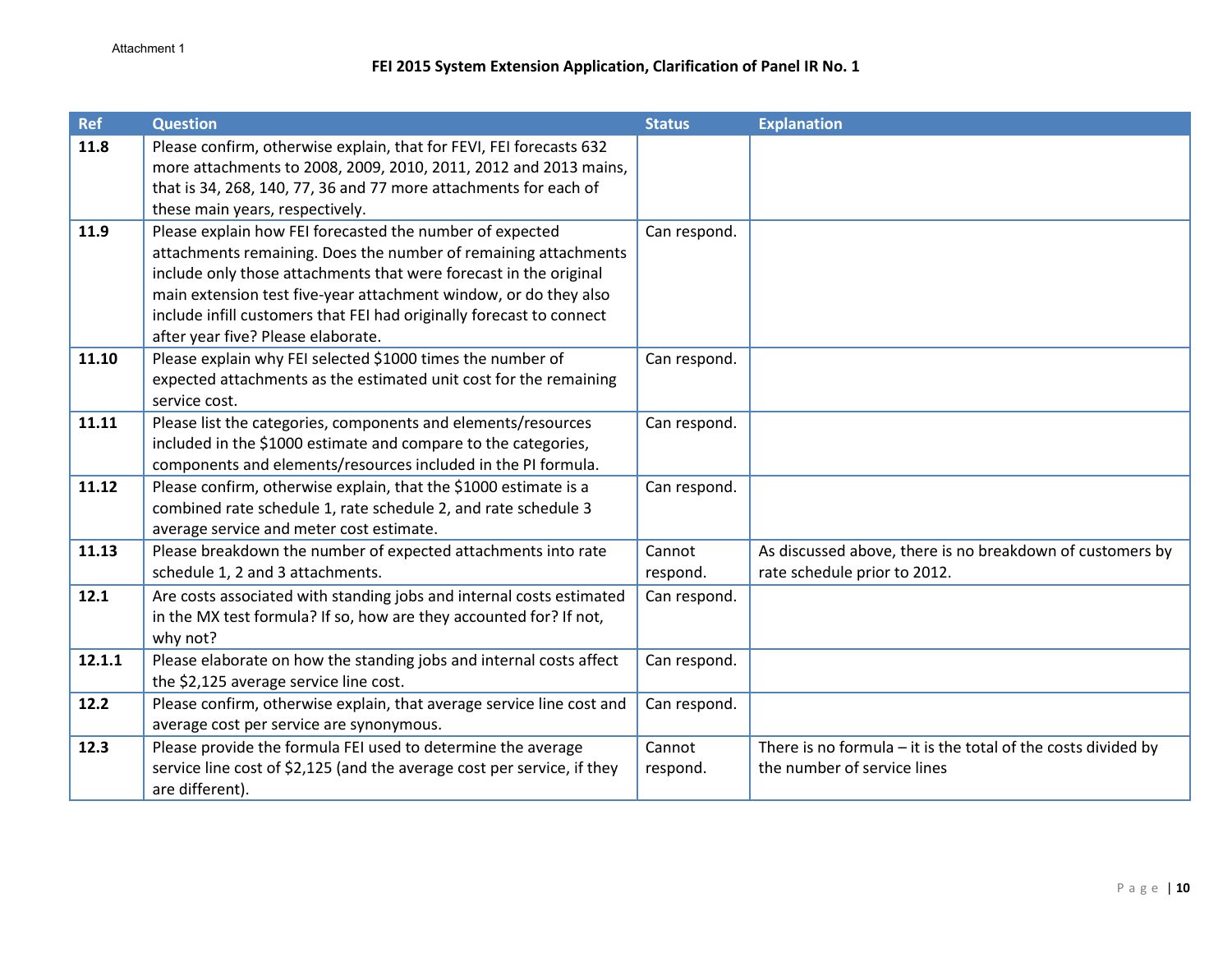| <b>Ref</b>   | <b>Question</b>                                                                                                                                                                                                                                                                                                                                                                                     | <b>Status</b> | <b>Explanation</b>                               |
|--------------|-----------------------------------------------------------------------------------------------------------------------------------------------------------------------------------------------------------------------------------------------------------------------------------------------------------------------------------------------------------------------------------------------------|---------------|--------------------------------------------------|
| 12.4         | Using the same methodology as FEI applied to develop the Rate<br>Schedule 1 and Rate Schedule 2 average cost per service in<br>Appendix D-2, please provide an average service line cost for: (i)<br>Rate Schedule 1, (ii) Rate Schedule 2 and (iii) Rate Schedule 3<br>customers.                                                                                                                  | Can respond.  |                                                  |
| 12.5         | Please list and explain the components and elements/resources that<br>are included in the \$2,125 average service line cost (e.g. mains,<br>services, meters, regulators, materials, labor, contingency, standing<br>jobs, etc).                                                                                                                                                                    | Can respond.  |                                                  |
| 12.5.1       | How do these components and elements/resources compare with<br>the components and elements/resources included in the PI formula<br>for Rate Schedule 1 and Rate Schedule 2 customers? Are they the<br>same?                                                                                                                                                                                         | Can respond.  |                                                  |
| 12.5.1.1     | If they are not the same, please explain and justify why not, and<br>explain how they could be made the same.                                                                                                                                                                                                                                                                                       | Can respond.  |                                                  |
| 12.5.2       | How do these components and elements compare to the<br>components and elements included in the \$1000 estimate? Are they<br>the same?                                                                                                                                                                                                                                                               | Can respond.  |                                                  |
| 12.5.2.1     | If they are not the same, please explain and justify why not, and<br>explain how they could be made the same.                                                                                                                                                                                                                                                                                       | Can respond.  |                                                  |
| 13.1<br>13.2 | Please confirm, otherwise explain, that the Mains row in these<br>tables contain the same physical components and cost<br>elements/resources as the mains category used in the PI formula<br>and the mains category used in response to BCUC IR 1.1.1 and 2.3.4<br>(i.e. the Historical MX reporting cost variance tables).<br>Please confirm, otherwise explain, that the Service lines and meters | Can respond.  | The answer to all of this series is "confirmed". |
|              | rows in these tables contain the same components and elements as<br>the services and meter costs category used in the PI formula and the<br>same components and elements as used in response to BCUC IR<br>1.1.3 and 2.3.8 (i.e. the Historical MX reporting cost variance<br>tables).                                                                                                              |               |                                                  |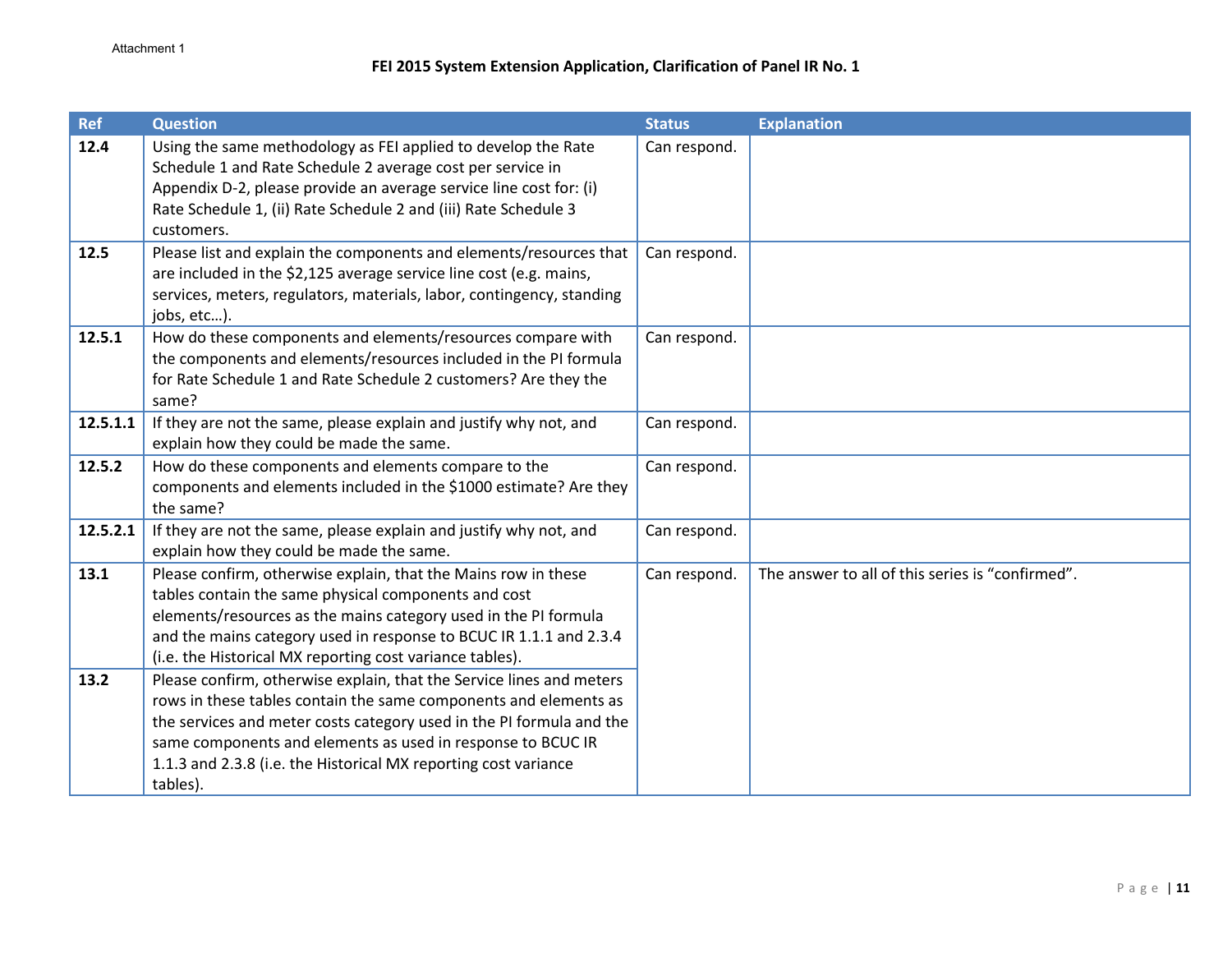| <b>Ref</b> | <b>Question</b>                                                                                                                      | <b>Status</b> | <b>Explanation</b>                                        |
|------------|--------------------------------------------------------------------------------------------------------------------------------------|---------------|-----------------------------------------------------------|
| 13.3       | Please confirm, otherwise explain, that prior to undertaking the<br>2013 mains, FEI had forecasted service lines and meters costs of |               |                                                           |
|            | \$297,092, \$135,042, \$89,619, \$62,610 and \$49,106 for each of the                                                                |               |                                                           |
|            | first five years of attachments, respectively.                                                                                       |               |                                                           |
| 13.4       | Please confirm, otherwise explain, that prior to undertaking the                                                                     |               |                                                           |
|            | 2013 FEI sample mains FEI forecasted cumulative attachments of                                                                       |               |                                                           |
|            | 242, 352, 425, 476 and 516, for each of the first five years of                                                                      |               |                                                           |
|            | attachments to 2013 FEI sample mains, respectively.                                                                                  |               |                                                           |
| 13.5       | Please confirm, otherwise explain, that FEI forecasted \$297,092 to                                                                  |               |                                                           |
|            | make 242 attachments to the 2013 FEI sample mains in the first                                                                       |               |                                                           |
|            | year.                                                                                                                                |               |                                                           |
| 13.5.1     | Please confirm that this equates to \$1,228 per attachment.                                                                          |               |                                                           |
| 13.6       | Please confirm, otherwise explain, that for the first five years of the                                                              |               |                                                           |
|            | 2013 FEI sample mains FEI forecasted (\$297,092 + \$135,042 +                                                                        |               |                                                           |
|            | \$89,619 + \$62,610 + \$49,106) for 516 attachments.                                                                                 |               |                                                           |
| 13.6.1     | Please confirm, otherwise explain, that this equates to \$1,228 per                                                                  |               |                                                           |
|            | attachment.                                                                                                                          |               |                                                           |
| 13.7       | Please confirm that FEI reports the actual costs of service lines and                                                                |               |                                                           |
|            | meters for 2013 sample mains in the first year as \$546,463 and also                                                                 |               |                                                           |
|            | reports it had 367 actual attachments to the 2013 sample mains.                                                                      |               |                                                           |
| 13.7.1     | Please confirm that this equates to \$1,489 per attachment.                                                                          |               |                                                           |
| 13.8       | Please provide comment on the variances in the above table.                                                                          | Can respond.  |                                                           |
| 13.9       | If any components or cost elements/resources are missing, please                                                                     | Can respond.  |                                                           |
|            | add those back in to the reporting data, recalculate the above table                                                                 |               |                                                           |
|            | and provide comment.                                                                                                                 |               |                                                           |
| 13.10      | Please reproduce the above table for: Rate Schedule 1 attachments                                                                    | Cannot        | As discussed above, there is no breakdown of customers by |
|            | only, Rate Schedule 2 attachments only, and Rate Schedule 1 and 2                                                                    | respond.      | rate schedule prior to 2012.                              |
|            | combined, and provide comment on all tables.                                                                                         |               |                                                           |
| 13.11      | If FEI identified other rate schedules to which the main extension                                                                   |               |                                                           |
|            | test applies please also complete the above table for those                                                                          |               |                                                           |
|            | customers and provide comment.                                                                                                       |               |                                                           |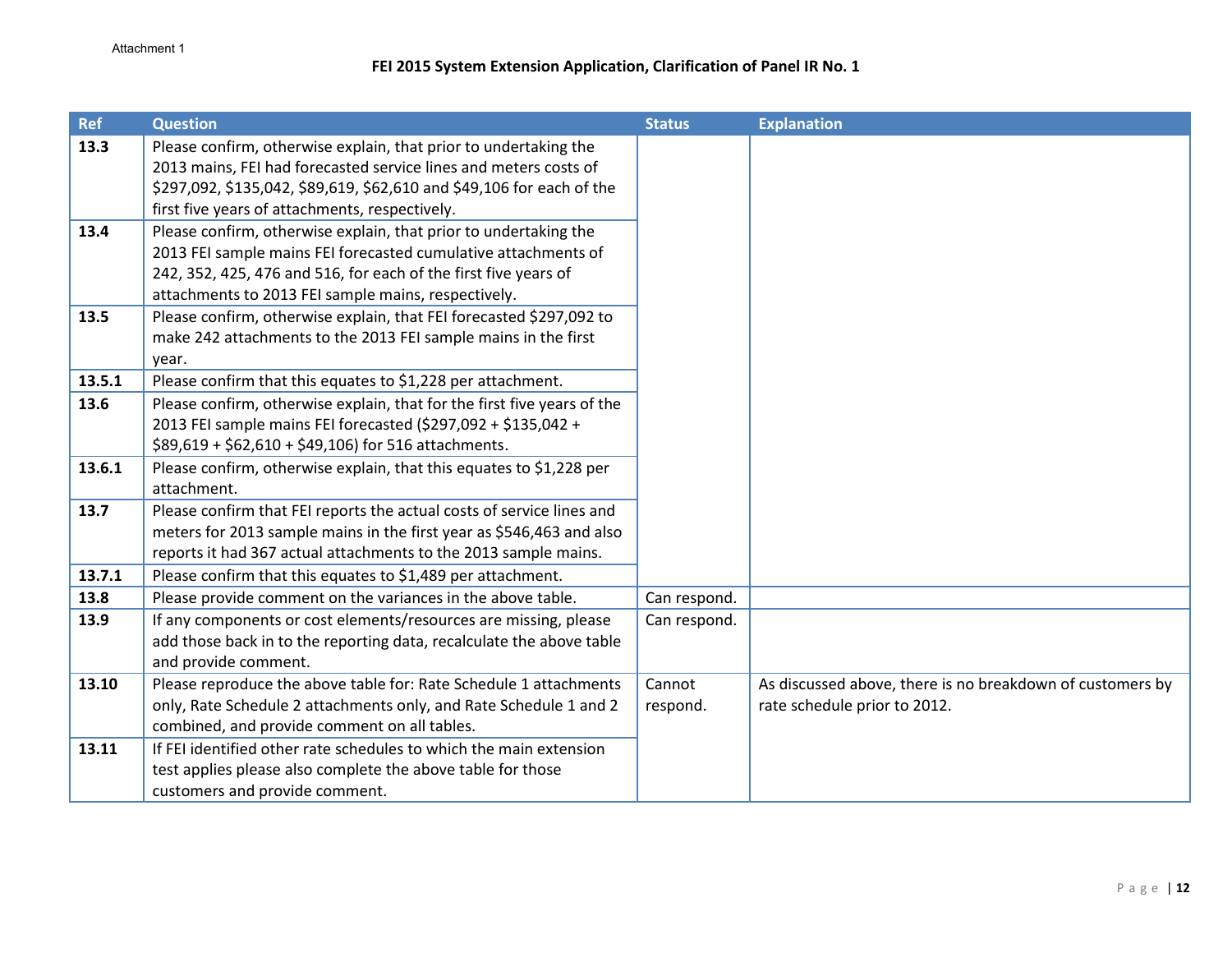| <b>Ref</b> | <b>Question</b>                                                                                                                                                                                                                                                                                                                                                                                                                                                                                                                          | <b>Status</b>              | <b>Explanation</b>                                                                                                                                                                                                                                                                                                                                                                       |
|------------|------------------------------------------------------------------------------------------------------------------------------------------------------------------------------------------------------------------------------------------------------------------------------------------------------------------------------------------------------------------------------------------------------------------------------------------------------------------------------------------------------------------------------------------|----------------------------|------------------------------------------------------------------------------------------------------------------------------------------------------------------------------------------------------------------------------------------------------------------------------------------------------------------------------------------------------------------------------------------|
| 14.1       | Please reconcile why FEI forecast \$1000 per service line in the<br>forecast to actual service line costs tables provided in response to<br>BCUC IRs 1.1.3 and 2.3.8, but shows forecasts and actual costs per<br>service line in the ranges shown in the tables above/responses to<br>the preceding questions (i.e. 2014 MX Report data), and is reporting<br>average cost per service line of \$2,125 for the purposes of the<br>Service Line Cost Allowance?                                                                          | Can respond.               |                                                                                                                                                                                                                                                                                                                                                                                          |
| 14.2       | Please reproduce the forecast to actual service line costs tables<br>provided in response to BCUC IR 2.3.8 using the 2013 FEI total<br>reported sample service line costs / total reported attachments (i.e.<br>column 2 in Table 3) (adjusted for inflation and productivity, if FEI<br>prefers) and provide comment on the new variances.                                                                                                                                                                                              | Can respond.               |                                                                                                                                                                                                                                                                                                                                                                                          |
| 14.2.1     | Please also reproduce these tables using FEI's \$2,125 estimate and<br>provide comment on the new variances.                                                                                                                                                                                                                                                                                                                                                                                                                             | Clarification<br>required. | Note that \$2,125 is not a the correct amount to use for the<br>MX Test since it includes service line costs for all rate<br>schedules and not just for the rate schedules that are<br>relevant to the MX Test. FEI seeks clarification from the<br>Commission Panel that it may instead use an average actual<br>cost for the applicable rate schedules to respond to this<br>question. |
| 15.1       | Please explain the process for preparing and overseeing FEI<br>estimates for services and meter costs for the purposes of the MX<br>test.                                                                                                                                                                                                                                                                                                                                                                                                | Can respond.               |                                                                                                                                                                                                                                                                                                                                                                                          |
| 15.2       | Please discuss the appropriateness of using actual average costs (i.e.<br>total services and meter costs / total number of services installed)<br>from the immediately preceding year, for the purposes of the<br>services and meter cost estimates in the upcoming year's PI<br>formula. Please also discuss the appropriateness of using a three-<br>year rolling average of actual average services and meter costs (i.e.<br>total 3-yr cumulative services and meter costs / total 3-yr<br>cumulative number of services installed). | Can respond.               |                                                                                                                                                                                                                                                                                                                                                                                          |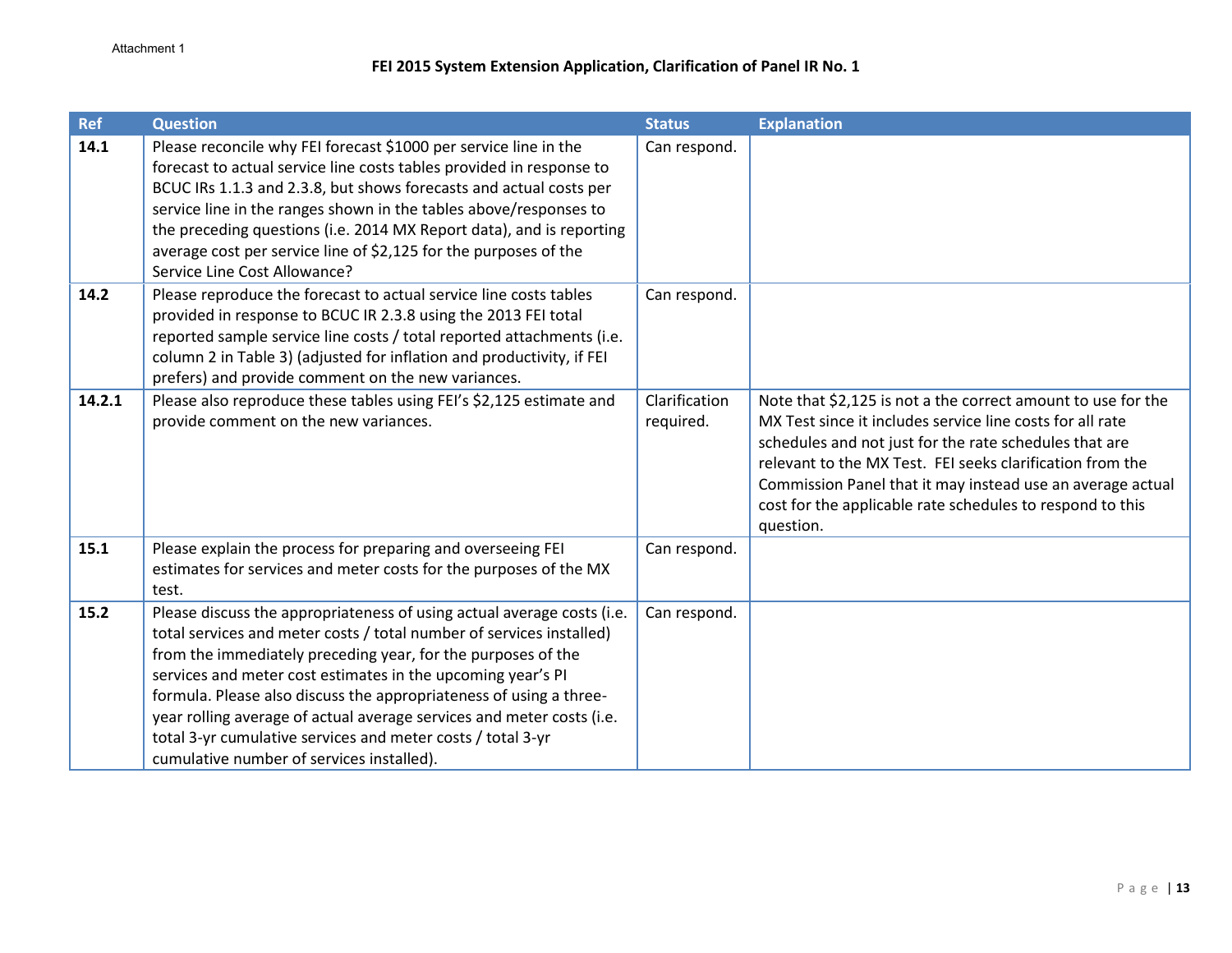| <b>Ref</b> | <b>Question</b>                                                                                                                                                                                                                                                                                                                                                                                                                                                                                                                                                                                                       | <b>Status</b>      | <b>Explanation</b>                                                                                                                                                                                                                                                                                                                                                                                                                                                                                                                                                                                                                                                                                                                                                                                                                                                                                                                                                                                                                                                                                                                                                                                                                                                                                 |
|------------|-----------------------------------------------------------------------------------------------------------------------------------------------------------------------------------------------------------------------------------------------------------------------------------------------------------------------------------------------------------------------------------------------------------------------------------------------------------------------------------------------------------------------------------------------------------------------------------------------------------------------|--------------------|----------------------------------------------------------------------------------------------------------------------------------------------------------------------------------------------------------------------------------------------------------------------------------------------------------------------------------------------------------------------------------------------------------------------------------------------------------------------------------------------------------------------------------------------------------------------------------------------------------------------------------------------------------------------------------------------------------------------------------------------------------------------------------------------------------------------------------------------------------------------------------------------------------------------------------------------------------------------------------------------------------------------------------------------------------------------------------------------------------------------------------------------------------------------------------------------------------------------------------------------------------------------------------------------------|
| 15.2.1     | If either of the above were required, would it be appropriate to<br>have different averages for each of Rate Schedule 1, Rate Schedule                                                                                                                                                                                                                                                                                                                                                                                                                                                                                | Can respond.       |                                                                                                                                                                                                                                                                                                                                                                                                                                                                                                                                                                                                                                                                                                                                                                                                                                                                                                                                                                                                                                                                                                                                                                                                                                                                                                    |
|            | 2, and Rate Schedule 3 services and meter costs? Why or why not?<br>What about other rates? Please discuss.                                                                                                                                                                                                                                                                                                                                                                                                                                                                                                           |                    |                                                                                                                                                                                                                                                                                                                                                                                                                                                                                                                                                                                                                                                                                                                                                                                                                                                                                                                                                                                                                                                                                                                                                                                                                                                                                                    |
| 15.3       | Please discuss on the appropriateness of requiring FEI to include a<br>contingency percentage for services and meter cost estimates in the<br>PI formula estimates equal to the current contingency percentage<br>FEI uses plus the prior year's variance in percent (i.e. year(n-1)                                                                                                                                                                                                                                                                                                                                  | Can respond.       |                                                                                                                                                                                                                                                                                                                                                                                                                                                                                                                                                                                                                                                                                                                                                                                                                                                                                                                                                                                                                                                                                                                                                                                                                                                                                                    |
| 16.1       | contingency + year(n-1) variance = year(n) contingency).<br>Please explain the commercial consumption variances for each of<br>RS2 and RS3 customers for each of the years with actual results as<br>shown in the following tables:<br>Exhibit B-1, Appendix D, Table 6-2, 2013 FEI Aggregate<br>Sample Mains Extensions, p. 48<br>Exhibit B-1, Appendix D, Table 7-2, 2012 FEI Aggregate<br>Sample Mains Extensions, p. 67<br>Exhibit B-1, Appendix D, Table 6-5, 2013 FEVI Aggregate<br>Sample Mains Extensions, p. 50<br>Exhibit B-1, Appendix D, Table 7-5, 2012 FEVI Aggregate<br>Sample Mains Extensions, p. 69 | Cannot<br>respond. | There are in excess of 150 RS2 and RS3 customers in the<br>referenced exhibits. In order to understand why there was a<br>consumption variance for each of the customers, FEI would<br>need to hire a contractor or consultant to contact each one<br>of the customers to understand their consumption history,<br>their control systems, the manner in which their system<br>ramped up over time, how their business uses gas etc. This<br>is provided that the customers would be willing to and able<br>to provide this information for the years in question.<br>Assuming the customer is able to provide this information,<br>the exercise will result in substantial costs and take a<br>considerable amount of time and FEI believes that it is<br>unlikely to provide a meaningful result. FEI believes there<br>are a variety of reasons why consumption is different than<br>forecast, and as the actuals are only for years one and two<br>of the service, with more years of data, FEI would expect the<br>average actual to move towards the forecast.<br>FEI respectfully suggests that FEI might be in a position to<br>suggest another, and more practical and efficient approach,<br>if it understands what the Commission is trying to obtain<br>with the requested information. |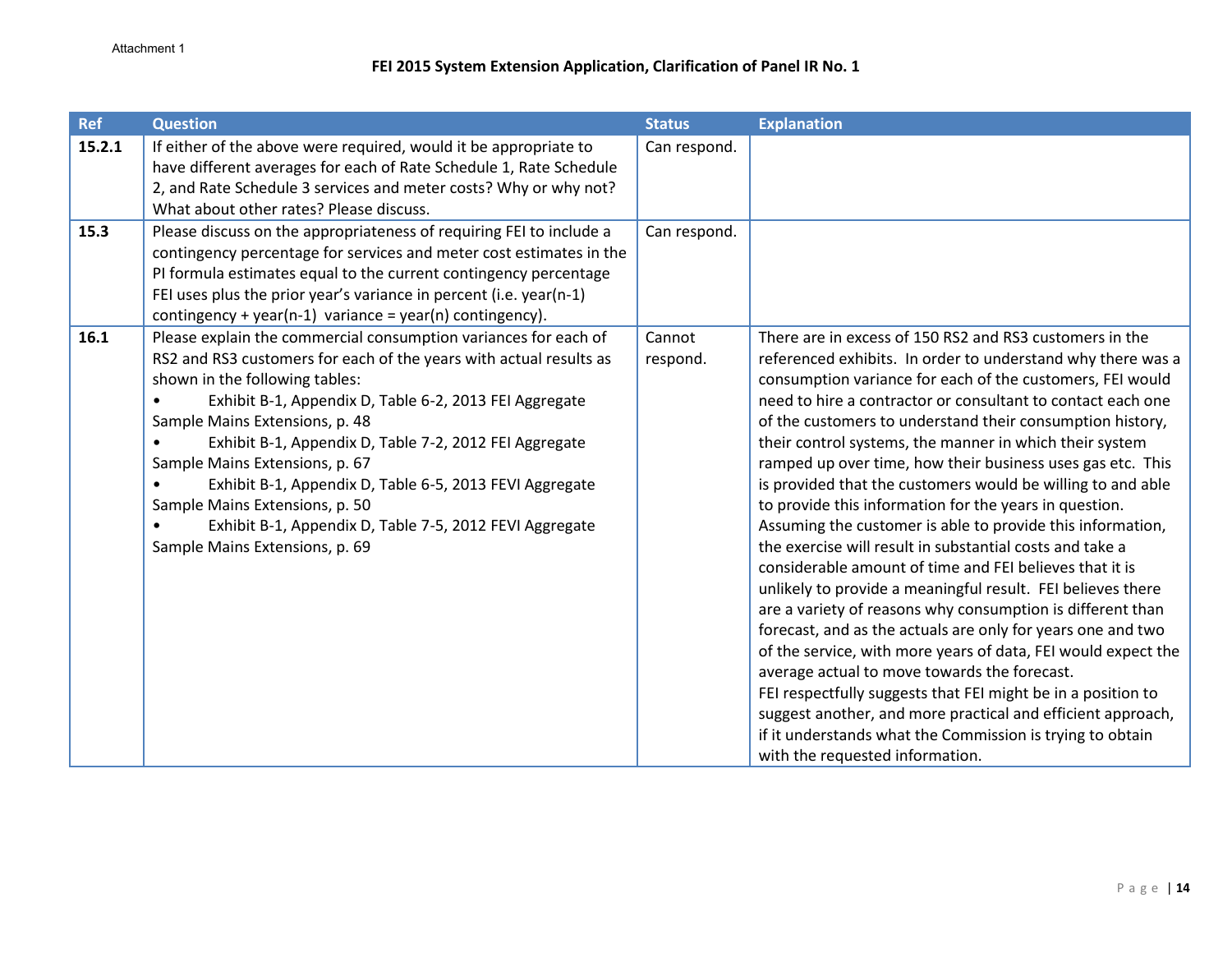| <b>Ref</b> | <b>Question</b>                                                                                                                                                                                                                                                                                                                                                                                                                                                                         | <b>Status</b>      | <b>Explanation</b>                                                                        |
|------------|-----------------------------------------------------------------------------------------------------------------------------------------------------------------------------------------------------------------------------------------------------------------------------------------------------------------------------------------------------------------------------------------------------------------------------------------------------------------------------------------|--------------------|-------------------------------------------------------------------------------------------|
| 16.2       | Tables 10-2 and 10-5 in Appendix D contain five years of actual data<br>for the 2009 Aggregate Sample Main Extensions for FEI and FEVI<br>respectively. This data was not segmented by rate schedule. Using<br>Table 10-2 as a template, please provide the commercial customer<br>(RS 2 and RS 3) main extension data, including each of the five years<br>of actual data for:<br>2009 FEI Sample Aggregate Main Extensions<br>i.<br>ii.<br>2009 FEVI Sample Aggregate Main Extensions | Cannot<br>respond. | As discussed above, there is no breakdown of customers by<br>rate schedule prior to 2012. |
| 16.2.1     | Please provide an explanation for any significant commercial<br>consumption variances that occurred during each of the five years<br>for each of the tables provided in response to the previous<br>question. In your response, please address the attachment variance<br>and use-per-customer variance components separately.                                                                                                                                                          | Cannot<br>respond. | As discussed above, there is no breakdown of customers by<br>rate schedule prior to 2012. |
| 16.3       | Please confirm, or explain otherwise, that the actual commercial<br>consumption variance typically has a more significant impact on the<br>total consumption variance for the aggregate main extension<br>samples as shown throughout Appendix D of the Application.                                                                                                                                                                                                                    | Can respond.       |                                                                                           |
| 16.4       | Please list and explain any methods that FEI could use to reduce the<br>commercial use-per-customer forecast variances as shown in the<br>samples throughout Appendix D.                                                                                                                                                                                                                                                                                                                | Can respond.       |                                                                                           |
| 16.5       | Please explain the feasibility of FEI requiring potential commercial<br>customers to provide a security deposit in support of their<br>consumption forecasts, which could be fully reimbursed at a later<br>date, once the customer has achieved a certain level of<br>consumption.                                                                                                                                                                                                     | Can respond.       |                                                                                           |
| 16.6       | Please explain the feasibility of FEI using floor space areas and<br>energy use intensity factors, in a similar manner to thermal utilities,<br>to aid internal checks of consumption forecasts submitted by<br>potential commercial customers.                                                                                                                                                                                                                                         | Can respond.       |                                                                                           |
| 16.7       | Please discuss the benefits and risks of over-forecasted commercial<br>consumption and under-forecasted commercial consumption to (i) a<br>potential commercial customer; and (ii) FEI. Please include a<br>discussion of financial benefits and risks with your response.                                                                                                                                                                                                              | Can respond.       |                                                                                           |